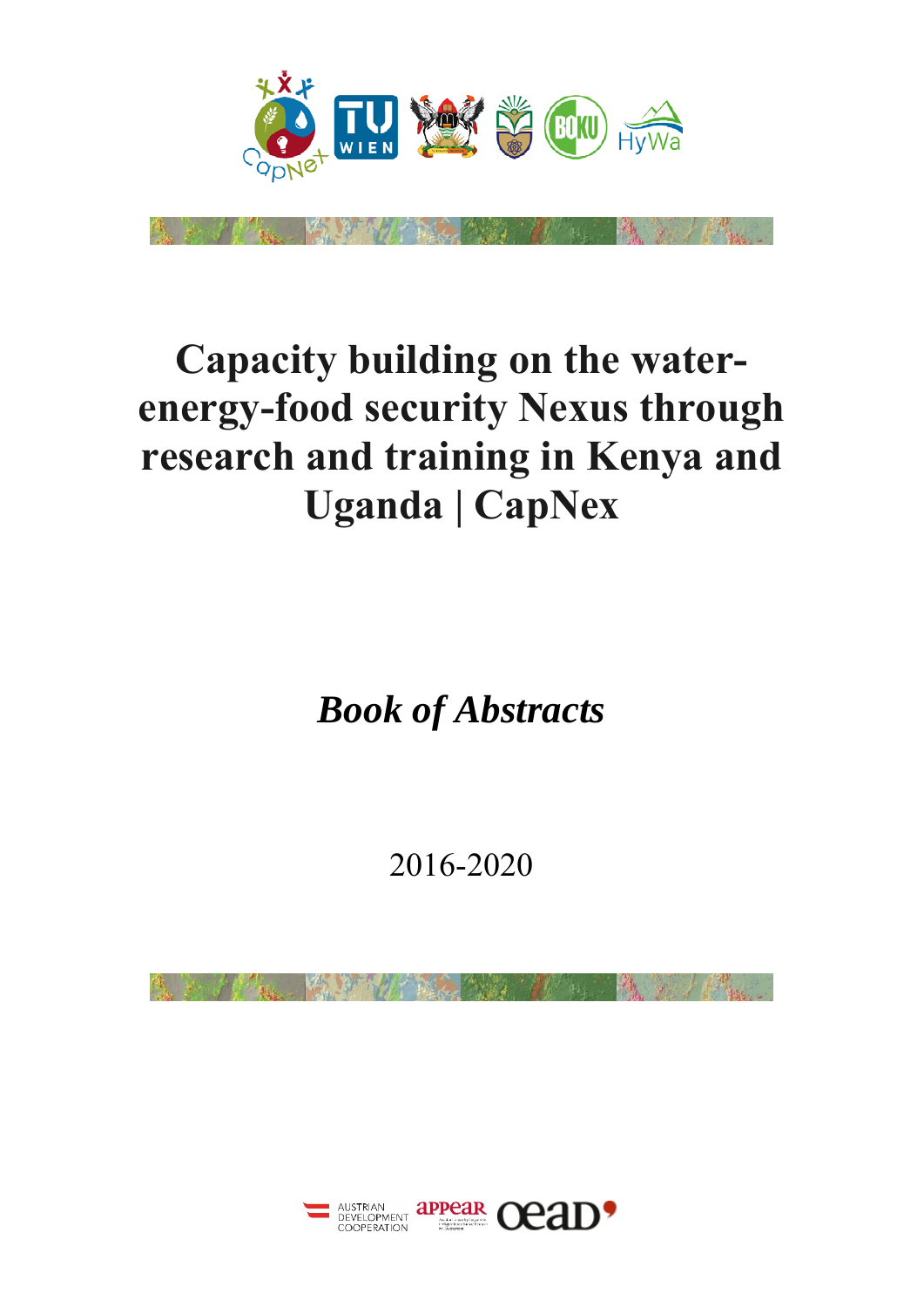

### **Preface**

This Book of Abstracts presents results of the academic partnership project "Capacity building on the Water-Energy-Food security Nexus (WEF) through research and training in Kenya and Uganda | CapNex". The WEF-Nexus can be seen as a framework or way of thinking that addresses the (contradicting) interactions, interrelations and interests between the provision of Water, Energy and Food in adequate quantity and quality. One aim of the capacity-buildingthrough-research-training-and-dialogue-project is to strengthen the capacities of young researchers from Kenyan, Ugandan and Austrian Universities to cope with challenges associated with water quality and quantity, energy provision, and food security in East Africa. The project is funded by the Austrian government through the APPEAR programme of the Austrian Development Cooperation in the period 12-2016 to 12-2019, with a cost-neutral extension until 06-2020. Project partners are TU Wien, Austria, Makerere University, Uganda, Technical University of Kenya, and University of Natural Resources and Life Sciences (BOKU), Austria.

This publication gives an overview of the results from multiple academic disciplines involved in CapNex, ranging from agronomy, pest management, socio-economic studies, remote sensing, hydrology and water resources management, socio-hydrology, soil science or water-, waste-, & resource management. This highlights the need for truly interdisciplinary teams when addressing challenges associated with the WEF-Nexus.

The manifold disciplines involved in CapNex are also clearly reflected in the very diverse titles and abstracts, the data used, but also in the methods applied. The variety is large, probably challenging for the reader. The abstracts report on using Satellite Precipitation Products in data sparse regions, assessing and projecting the current and future land use/cover in the study area, travelling 2600 km in 24 days under difficult road conditions to register around 6000 groundtruthing points to assist in land use classification of satellite imagery, numerical simulations to understand uncertainties in soil erosion modelling, conducting a detailed water quality measurement campaign to understand the spatio-temporal distribution of water quality in the region, the use of remote sensing data to analyse effects of hydropower dams on downstream vegetation, a survey of over 700 farmers on issues related to soil water conservation and other agricultural practices, using that data to analyse the reasons for adoption lags and impacts on crop productivity, but also to analyse the effects of incentives for up scaling adoption rates. Other abstracts deal with the analysis of long-term impacts of nutrient recycling from waste including the application of material flow analysis to understand human excrement recycling; and cattle manure vermicomposting in agricultural systems and the use of earth worms for feeding chicken.

The abstracts presented here mostly cover particular aspects worked on regarding the problem at hand, however, the WEF-topic covers a very wide range of challenges and interactions, which may not be covered here in the case study area of the Sio-Malaba-Malakisi River Basin in the boarder of Kenya and Uganda. On the other hand, the project and endeavour are not over, some data analysis and work is still ongoing to enable us integrate the findings in a more complete manner. A summary of these efforts in form of abstracts are therefore currently not available.

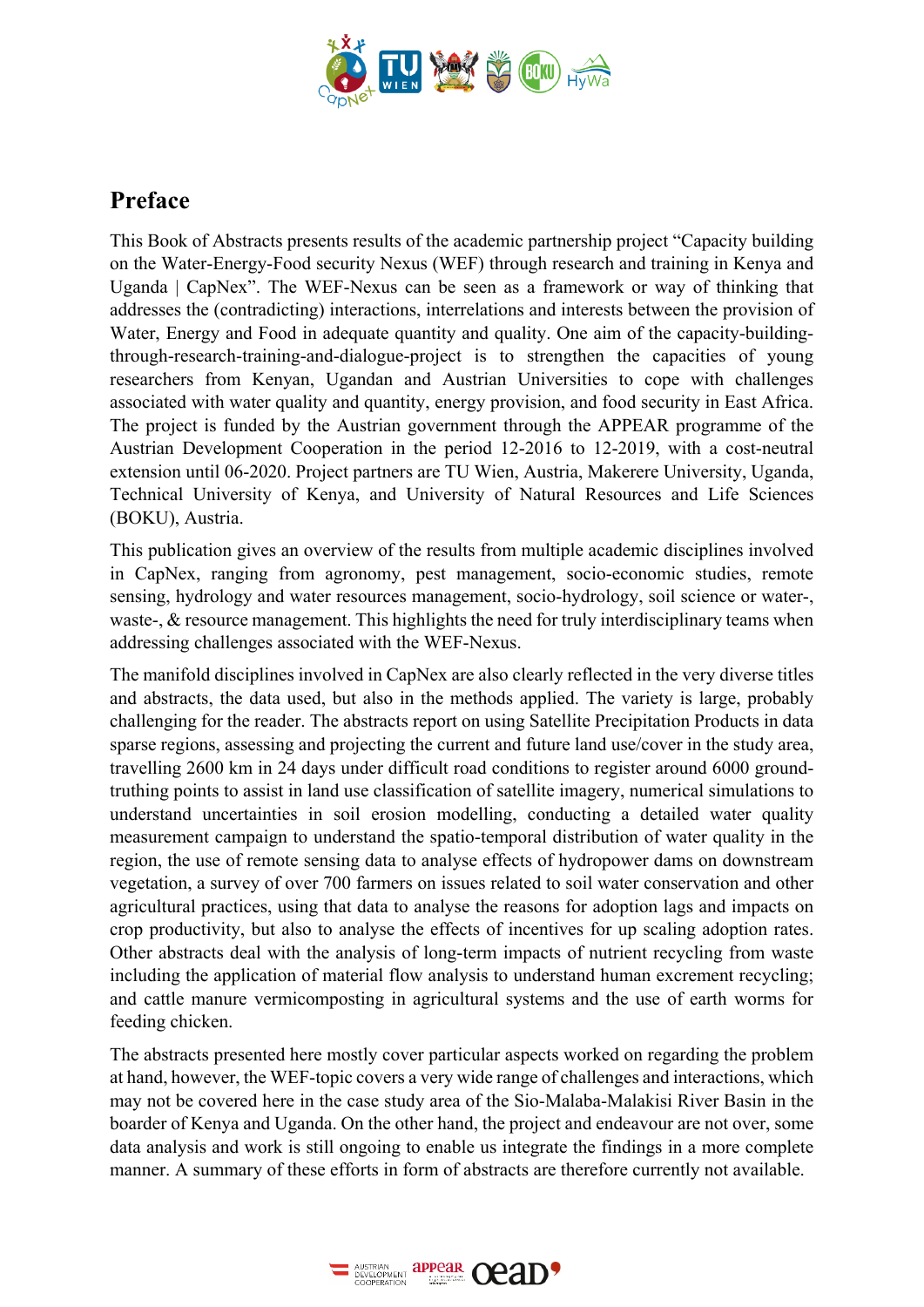

The CapNex team has many people who have, directly or indirectly, contributed to the success of the project. Six PhD students - Arabel Amann, Christoph Schürz, Hope Mwanake, Nathan Muli, Paul Omonge, Stanley Chasia - have contributed substantially to the research. Six Master students - Doris Wimmer, Hyacinthe Nyirahabimana, Joseph Jjagwe, Keneth Chelimo, Leah Schneider, Ronnie Ahumuza – implemented field studies, designed different experiments and worked on their theses within CapNex. Finally, two BSc students completed their undergraduate dissertations on the project - Agnes Nalunga carried out poultry feeding experiments with worms produced in the vermi-composting trials, while Gabriel Stecher established a consistent Geodatabase for three of the in total four case studies, assisted in the fieldwork and helped with data analysis. Then, of course, there are the Senior researchers and Professors, who developed concepts, advised the students, ensured appropriate funding, organised workshops or were responsible for the project management. These included Alice Turinawe, Allan John Komakech, Bano Mehdi, Henry Magala, Joshua Wanyama, Karsten Schulz, Lewis Sitoki, Matthias Zessner, Rosemary Isoto Emegu. Also engaged in these activities, but at the same time carrying the overall responsibilities are the project coordinators from the different Universities - Jakob Lederer (TU Wien), Jeninah Karungi (Makerere), Luke Olang (TU Kenya) and Mathew Herrnegger (BOKU), with Jakob Lederer being the overall project coordinator.

This Book of Abstracts mainly presents results from an academic, scientific point of view and may have limited practical implications on the ground. We, however, anticipate that they highlight the need and chances for necessary changes and potentials to improve livelihoods of the population and the environment. We are hopeful that the dissemination drives in the SMMRB and the policy dialogue that are being implemented are vehicles towards implementing changes, thereby linking the findings from CapNex with the needs on the ground.

*Jakob Lederer, Jeninah Karungi, Luke Olang, Mathew Herrnegger* 

Vienna, Kampala and Nairobi (February 2020)

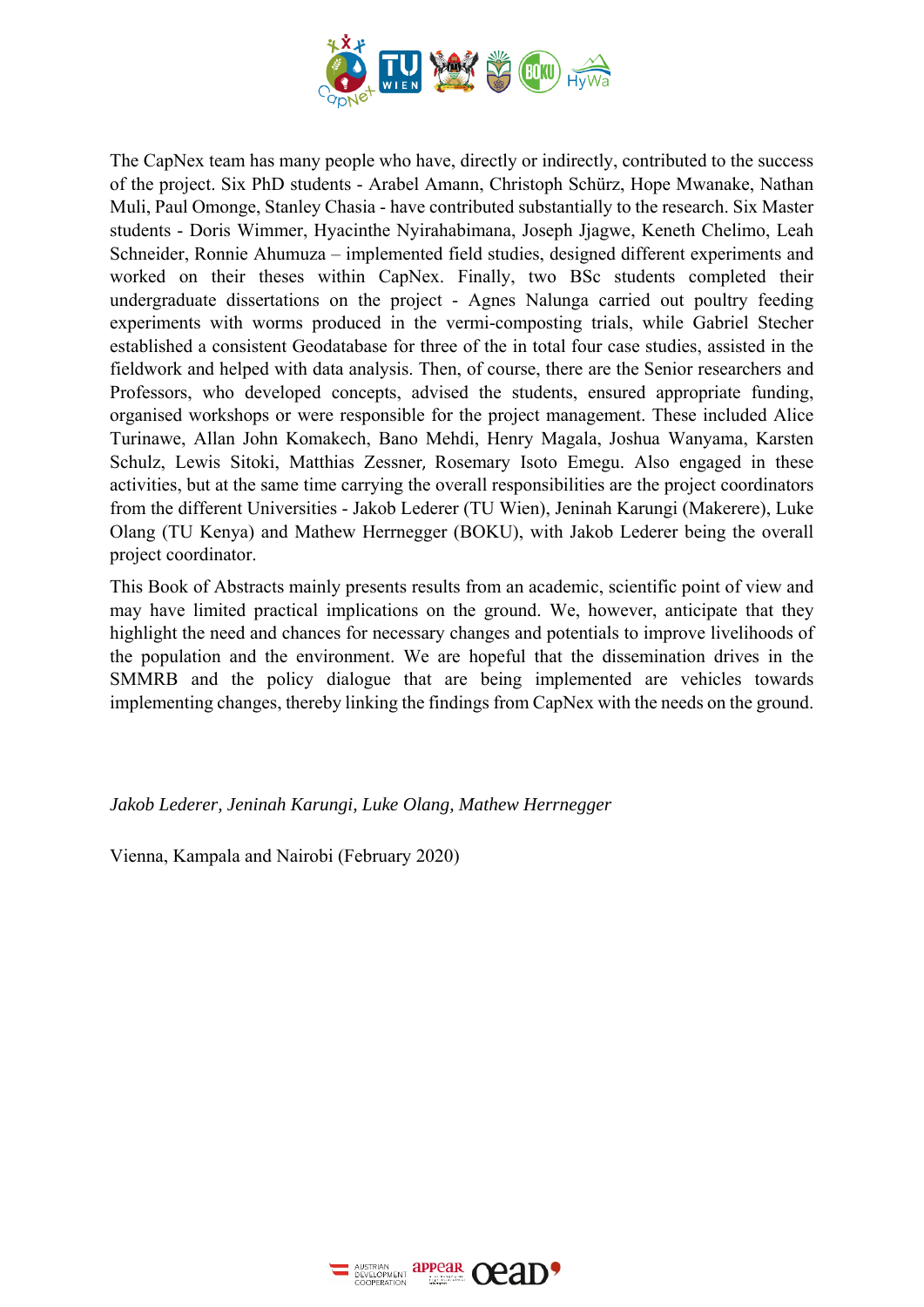

# **Table of Contents**

| Competition over resources for the provision of water, energy, and food in the Sio-Malaba-<br>Malakisi Basin in Kenya and Uganda – an introduction for dialogue                                          | 1              |
|----------------------------------------------------------------------------------------------------------------------------------------------------------------------------------------------------------|----------------|
| Influence of agricultural practices and soil water conservation measures on water quality -<br>interrelating aspects of the Water-Energy-Food Nexus in a practical assessment in the Kenya<br>and Uganda | $\overline{2}$ |
| Evaluating the applicability of satellite precipitation products over the data sparse Sio-<br>Malaba-Malakisi river basin                                                                                | $\overline{4}$ |
| An assessment of land use/cover state in Sio-Malaba-Malakisi river basin of Kenya and<br>Uganda                                                                                                          | 5              |
| Projecting future land use/cover change scenarios in the Sio-Malaba-Malakisi river basin of<br>Kenya and Uganda                                                                                          | 6              |
| Challenges in land use classification in heterogeneous landscapes $-$ a case study in the border<br>region between Kenya and Uganda                                                                      | 7              |
| Uncertainties in soil erosion risk estimation - A comprehensive, large scale assessment for<br>Kenya and Uganda                                                                                          | 9              |
| First insights into the spatio-temporal distribution of water quality in the SMMRB                                                                                                                       | 10             |
| Water quality monitoring in Sio-Malaba-Malakisi River Basin (SMMRB), Kenya/Uganda                                                                                                                        | 11             |
| The Water-Energy-Food Nexus' long hand – Does hydropower generation influence<br>vegetation dynamics downstream                                                                                          | 13             |
| Impact of adaptation lag of soil and water conservation practices on crop productivity in the<br>Sio-Malaba-Malakisi River Basin in the Kenya and Uganda border region                                   | 14             |
| Effect of incentives for scaling up adoption rates of soil and water conservation technologies<br>in in the Sio-Malaba-Malakisi River Basin in the Kenya-Uganda border region                            | 15             |
| Long-term impacts of nutrient recycling projects from human excreta on food production in<br>Western Kenya                                                                                               | 16             |
| Human excrement recycling to agriculture in Sub-Sahara-Africa                                                                                                                                            | 17             |
| Assessment of a cattle manure vermicomposting system using Material Flow Analysis $-A$<br>case study from Uganda                                                                                         | 18             |
| Comparative performance of organic fertilizers in Maize (Zea Mays L.) growth, yield, and<br>economic results                                                                                             | 19             |
| Earthworms ( <i>Eudrilus Eugeniae</i> ) as a potential protein source in poultry feeds                                                                                                                   | 20             |
| Performance assessment of cattle manure management technologies: A case of Sio-Malaba-<br>Malakisi River Basin, Uganda<br>21                                                                             |                |

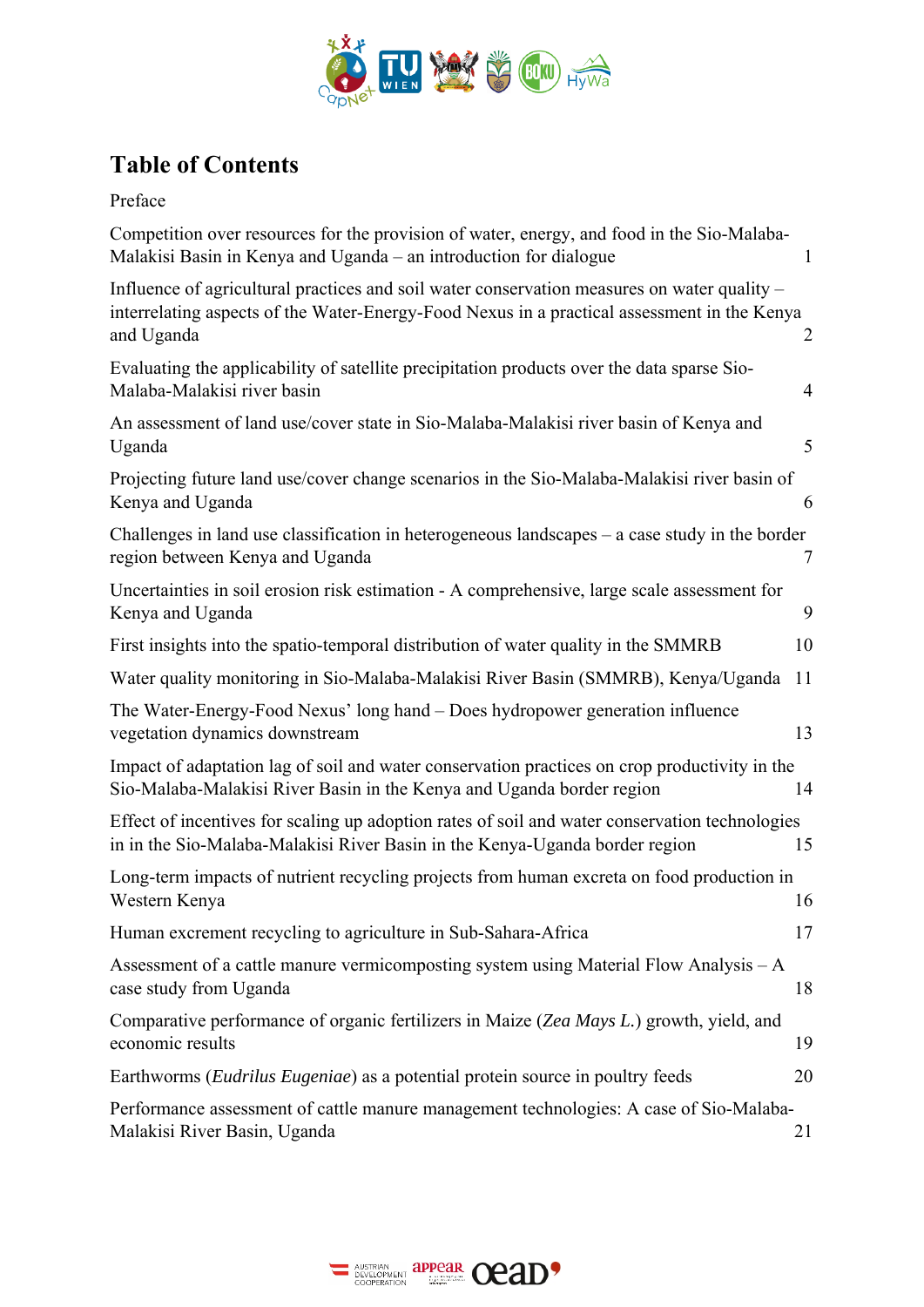

### **Competition over resources for the provision of water, energy, and food in the Sio-Malaba-Malakisi Basin in Kenya and Uganda – an introduction for dialogue**

Jakob Lederer<sup>1,5</sup>, Jeninah Karungi<sup>2</sup>, Luke Olang<sup>3</sup>, Mathew Herrnegger<sup>4</sup>

*1Institute for Water Quality and Resource Management, TU Wien, Vienna, Austria 2 School of Agricultural Sciences, College of Agricultural and Environmental Sciences, Makerere University, Kampala, Uganda 3Department of Biosystems and Environmental Engineering, Technical University of Kenya 4Institute for Hydrology and Water Management (HyWa), University of Natural Resources and Life Sciences, Vienna (BOKU), Austria 5Institute of Chemical, Environmental and Bioscience Engineering, TU Wien, Vienna, Austria* 

*Corresponding author email: jakob.lederer@tuwien.ac.at*

Densely populated areas face a large pressure on natural resources (land, soils, forests, rivers) for the provision of water, energy, and food. International organizations and researchers called this the water-energy-food security nexus. The concept behind, however, is often not very explicit and clear. The present research project *Capacity building on the water-energy-food security nexus through research and training in Kenya and Uganda*, in short *CapNex*, aims to bring this concept from its meta-level down to the reality of local and national stakeholders in Kenya and Uganda. Thus, the main objective of the CapNex project is to investigate and increase the capacities on integrated natural resource management particularly of soils, land, organic materials, and rivers, using the case study area Sio-Malaba-Malakisi (Lwakhakha) river basin. This basin system is transboundary and located in the districts of Busia, Tororo, and Namisindwa/Manafwa (Uganda), and the counties of Busia and Bungoma (Kenya).

After presenting the general concept of the water-energy-food-nexus in this introductory presentation, the particular challenges with respect to the provision of food, energy, and water in the area are highlighted. Exemplarily, the impacts of soil erosion on food production and water quality, but also the potentials of the use of animal manure as nutrient source for food production are presented. Furthermore, the potential contradiction between the use of the same resource (e.g. soils, animal manure) for the provision of basic services (e.g. drinking water, food crops, and energy source) are discussed, concluding that an integrated management of natural resources can be beneficial for the provision of more than just one basic needs.

The basis required for this integrated management are capacities of involved stakeholders, and the CapNex project contributed to this capacity building in two ways, namely at academic and at non-academic level. At academic level, 14 bachelors, masters and PhD students were trained in the course of the project, and the results of their studies on the topics of water quantity and quality, erosion, soil and water conservation, and management of organic wastes to improve food production, are presented in this book of abstracts. These results were used to develop course materials on the investigated topics, presented in seminars at Makerere University and Technical University of Kenya. At non-academic level, demonstration sites were set-up and a stakeholder dialogue was started. By doing so, we hope to contribute to a sustainable future in water, energy, and food security in Kenya and Uganda.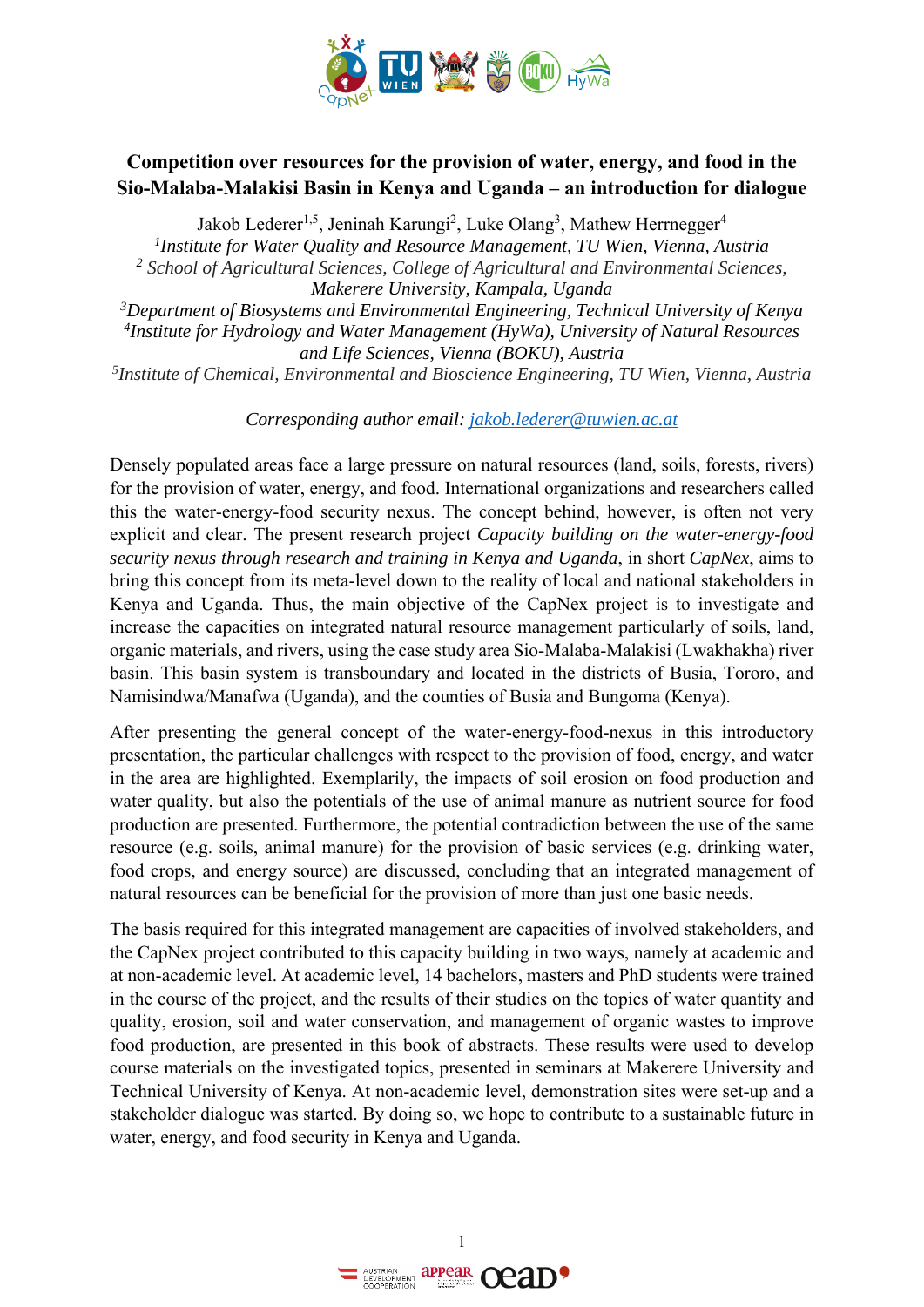

### **Influence of agricultural practices and soil water conservation measures on water quality – interrelating aspects of the Water-Energy-Food Nexus in a practical assessment in the Kenya and Uganda**

Mathew Herrnegger<sup>1</sup>, Gabriel Stecher<sup>1</sup>, Hope Mwanake<sup>1,2</sup>, Alice Turinawe<sup>3</sup>, Christoph Schürz<sup>1</sup>, Paul Omonge<sup>1,2</sup>, Stanley Chasia<sup>4</sup>, Luke Olang<sup>5</sup>, Jeninah Karungi<sup>3</sup>, Jakob Lederer<sup>6,7</sup>

*1 Institute for Hydrology and Water Management (HyWa), University of Natural Resources and Life Sciences, Vienna (BOKU), Austria* 

*2 Department of Biosystems and Environmental Engineering, Technical University of Kenya 3 School of Agricultural Sciences, College of Agricultural and Environmental Sciences, Makerere University, Kampala, Uganda 4Faculty of Applied Sciences and Technology, Technical University of Kenya*

*5 Center for Integrated Water Resource Management, Technical University of Kenya* 

*6Institute for Water Quality and Resource Management, TU Wien, Vienna, Austria 7 Institute of Chemical, Environmental and Bioscience Engineering, TU Wien, Vienna, Austria*

*Corresponding author email: mathew.herrnegger@boku.ac.at* 

Rivers and other surface water bodies frequently provide resources for human drinking water supply. The quality of surface waters strongly depends on the land use in the headwater areas and generally shows a fast reaction to changes, e.g. in agricultural practices. In contrast, the quality of groundwater resources exhibits a stronger dampening of anthropogenic pressures due to the filter and buffer characteristics of the overlying soil layer. This water resource is however frequently not available due to missing geological features, e.g. appropriate alluvial deposits.

In the Sio-Malaba-Malakisi River Basin (SMMRB) in the border region between Kenya and Uganda several surface water extractions for drinking water supply exist. The SMMRB is heavily populated, around 85% of the population of 4 million are engaged in agriculture. Especially during the rainy seasons, the rivers used for drinking water exhibit very high, excessive sediment loads originating from high erosion rates. These high erosion rates are a consequence of the intense agricultural land use in the area, which exhibits one of the highest population densities for rural areas in the world. The high sediment loads originating from the bare soils during the planting season at the beginning of the rains lead to noteworthy technical and financial efforts in processing and purifying the raw water for making it safe for human consumption.

Soil Water Conservation (SWC) measures not only lead to an improvement of soil water characteristics, but also reduce soil erosion and in consequence sediment loads in rivers and the loss of soil and nutrients for agricultural production. The Universal Soil Loss Equation (USLE) is a standard model to assess soil erosion by water. It quantifies soil loss as a product of six input factors representing rainfall erosivity, soil erodibility, slope length and steepness, soil cover and support measures. In this study, the support measures are spatially estimated using the data from a questionnaire survey with over 600 farmers in the region. In the questionnaire survey, the currently applied agricultural practices and SWC measures were assessed.

In the presented study, we combine data from the questionnaire survey, comprehensive water quality data measured within the CapNex Project and the Universal Soil Loss Equation (USLE)

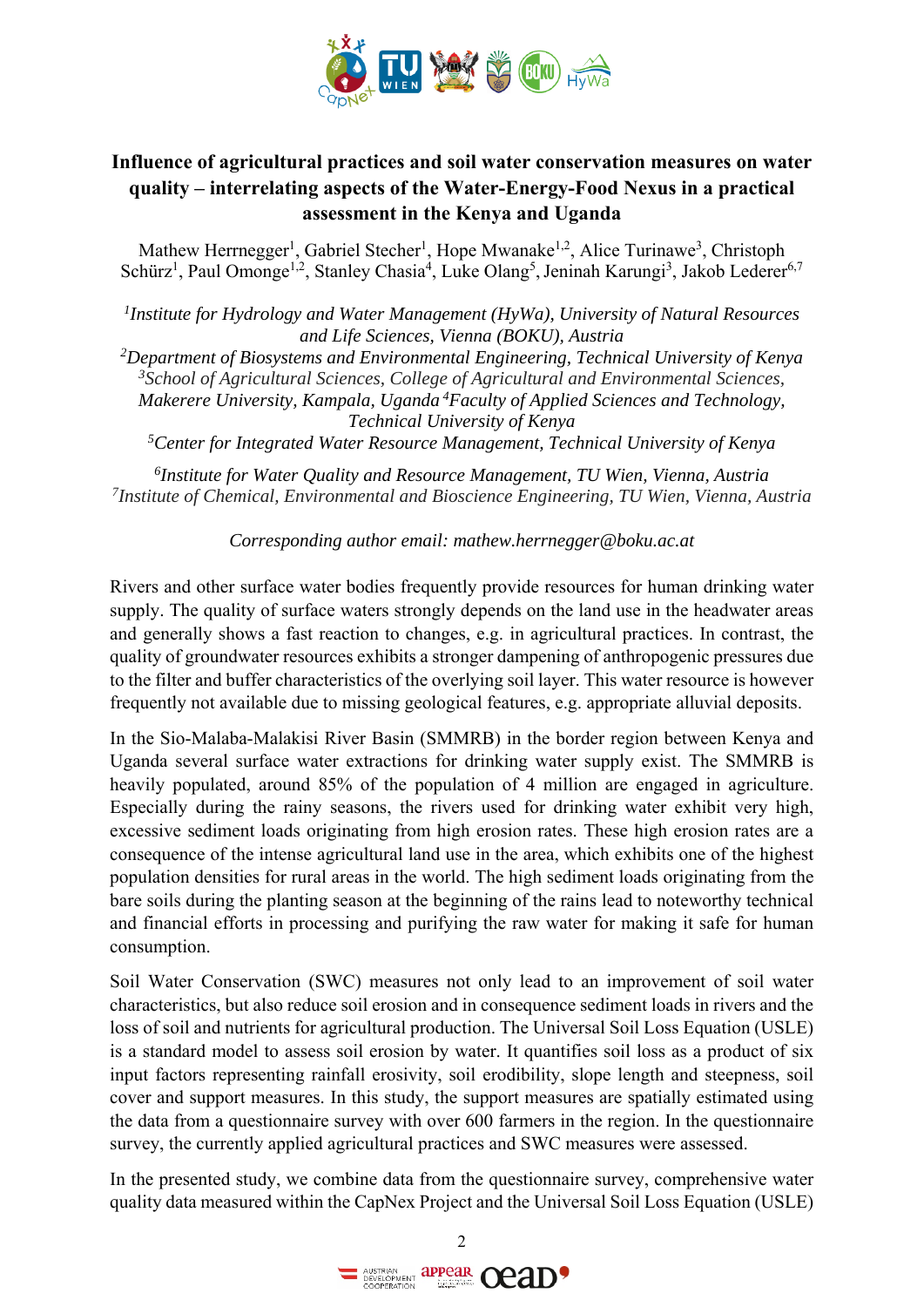

to evaluate the influence of agricultural practices on the water quality at several water intakes in the SMMRB. Different scenarios of land use management and their effects on the water quality are thereby evaluated.

The improvement potential in water quality depends on the current land use / cover in the upstream area. For the Lirima Gravity Flow Scheme, where no or minor human interventions are evident in the watershed, no improvements are therefore found. For the Manafwa - Tororo Gravity Flow Scheme the implementation of Best Management Practices would lead to a reduction of sediment loads of around -3%, due to the rather small catchment share under human pressure. In contrast, larger improvement potentials are found for the water intakes Malaba (Kenya), Malaba – Tororo in Uganda and Sio – Busia (Kenya). Here, reductions of - 18%, -20% and over -31%, respectively, are found.

In conclusion, the results underline that appropriate agricultural practices have a noteworthy effect on the quality of the water supply from surface waters and that economical benefits can be expected from the implementation of SWC measures, not only on the local, farmer scale, but also for the greater community depending on the drinking water supply.

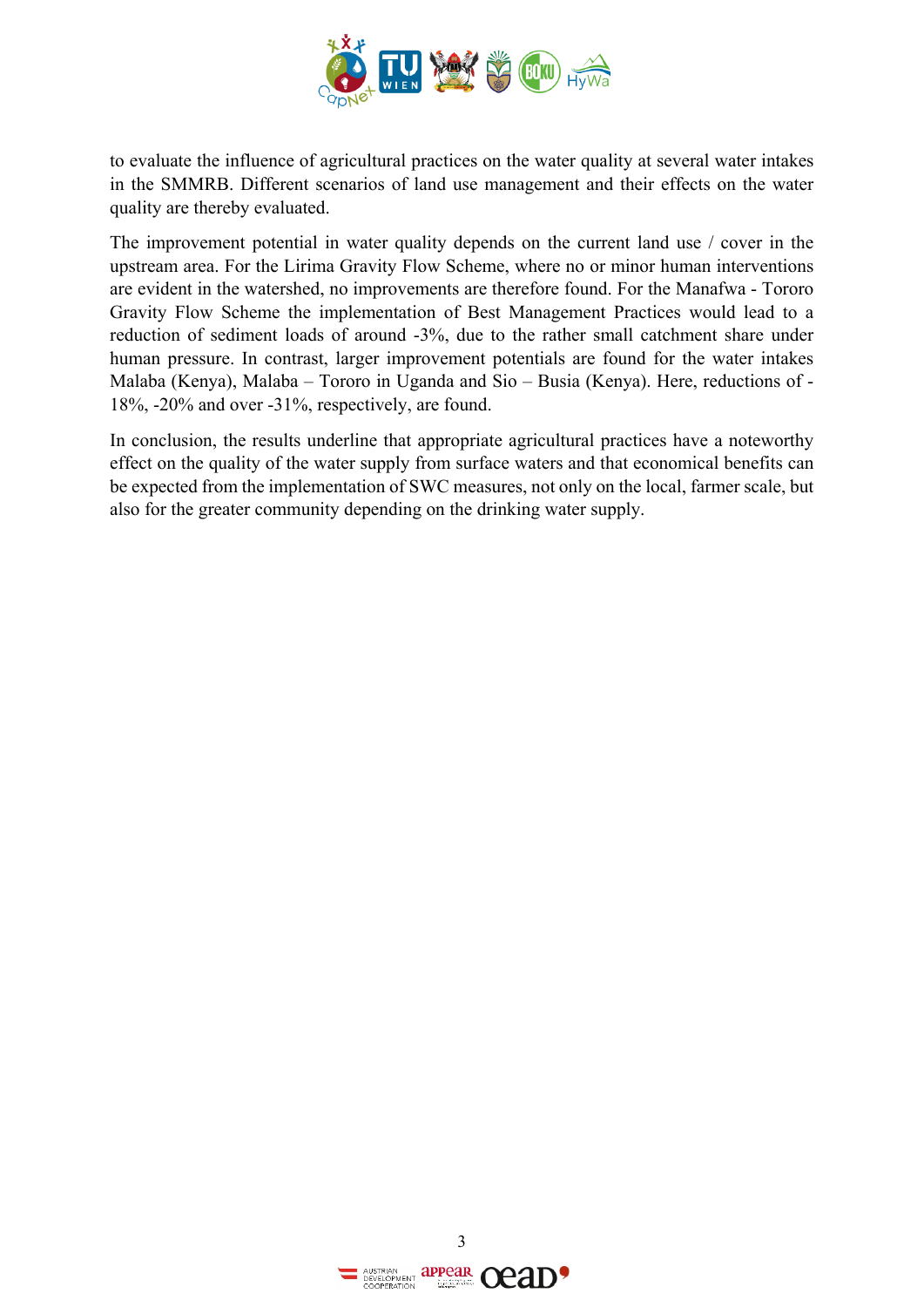

### **Evaluating the applicability of satellite precipitation products over the data sparse Sio-Malaba-Malakisi river basin**

Paul Omonge<sup>1,2</sup>, Karsten Schulz<sup>1</sup>, Luke Olang<sup>,2</sup>, Mathew Herrnegger<sup>1</sup>

*1Institute for Hydrology and Water Management (HyWa), University of Natural Resources and Life Sciences, Vienna (BOKU), Austria* 

*2 Department of Biosystems and Environmental Engineering, Technical University of Kenya* 

*Corresponding author email: omonge.paul@gmail.com* 

Limited spatio-temporal rain gauge network in Sub-Saharan Africa poses a challenge in hydrological studies in the region. Consequently, satellite precipitation products (SPPs) proffer an alternative source of data.

In this study, seven SPPs were georeferenced, evaluated and compared against gauge observations over the data-sparse Sio-Malaba-Malakisi basin of East Africa. The products included; Tropical Rainfall Measuring Mission (TRMM-3B42 v7), Climate Hazards Group Infrared Precipitation (CHIRPS v2.0), Multi-Source Weighted-Ensemble Precipitation (MSWEP v2.2), Climate Prediction Centre Morphing Technique (CMORPH v1.0), Global Precipitation Measurement (GPM-IMERG v5.0), *Precipitation* Estimation from Remotely Sensed Information using Artificial Neural Networks-Climate Data Record (PERSIANN-CDR) and Tropical Applications of Meteorology using Satellite (TAMSAT).

Secondly, using the SPPs and observed streamflow as reference, the Continuous Semidistributed Runoff (COSERO) model was applied to simulate streamflow that was crosscompared with observed discharge. All the SPPs were able to detect seasonal rainfall patterns throughout the basin. At lower altitudes, all the products overestimated rainfall events as indicated by the statistical indices. The hydrological model calibration and validation exercise indicated a tendency to overcompensate the discharge simulation performance for products such as PERSIANN-CDR, CMORPH and MSWEP, in comparison with the statistical evaluation of in-situ rainfall data.

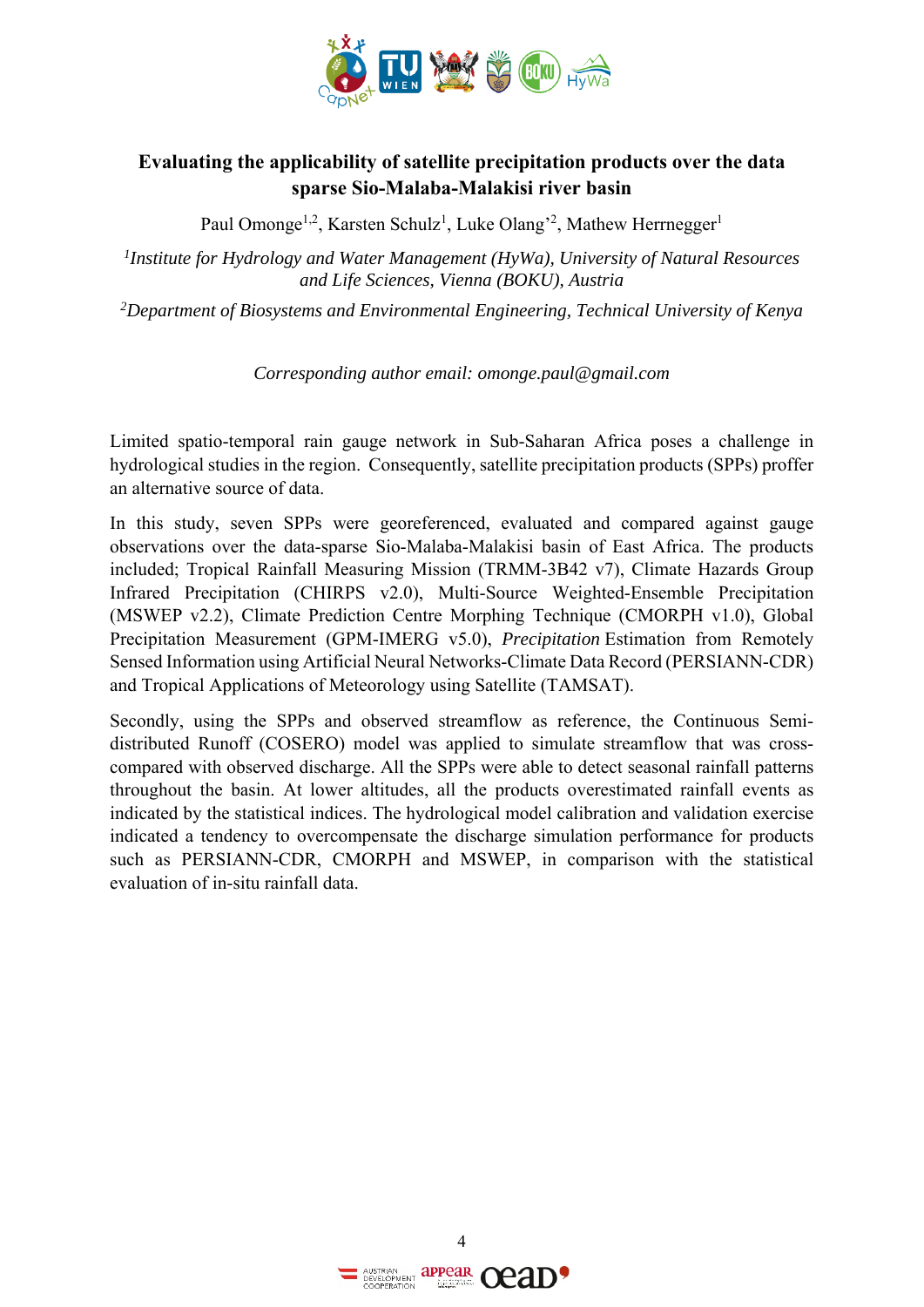

### **An assessment of land use/cover state in Sio-Malaba-Malakisi river basin of Kenya and Uganda**

Stanley Chasia<sup>1</sup>, Luke Olang<sup>2</sup>, Lewis Sitoki<sup>1</sup>, Mathew Herrnegger<sup>3</sup>

*1Faculty of Applied Sciences and Technology, Technical University of Kenya* <sup>2</sup> Center for Integrated Water Resource Management, Technical University of Kenya *3Institute for Hydrology and Water Management (HyWa), BOKU, Vienna, Austria* 

*Corresponding author email: schasia@gmail.com* 

Land use/ land cover change is one of the key drivers of soil erosion and land degradation. In sub-Saharan Africa, population growth has led to a rise in demand for agricultural land and settlement resulting in heightened land cover change. Furthermore, the effects of global climate change have led to erratic rainfall and elongated dry spells. A combination of land use change and climate variability affects ecosystem integrity leading to heightened risk of soil erosion, crop failure and deterioration of water quality. In this study, land cover change in the Sio-Malaba Malakisi basin was studied for a period of 30 years (1986 to 2017) at 10-year temporal interval using satellite data as a first step to understanding the change dynamics. Landsat satellite data was analyzed for all the years under study (1987, 1997, 2007, 2017) to prepare land use maps. Seven dominant land cover classes were identified during the analysis which include: cropland, tree cover(forest), open water, marshland, built-up, soil and barren land. The final land use/cover maps were validated using a combination of field data and a high resolution Sentinel 2 satellite data with 10m spatial resolution. Accuracy assessment was carried out in all the maps and Kappa coefficients calculated for each year. Results from the analysis showed a steady increase in cropland and built up areas at 8.9% and 1.4% respectively from 1987, 1997 and 2007. Open soil reduced by 3% from 1987 to 1997, while tree cover area went down by 1.5% in the same period. Land area previously under marshland reduced by 2.5% due to the expansion of rice fields into wetland areas. Results from this research contributes to the knowledge and understanding of land cover change dynamics at catchment scale while also providing baseline data for erosion studies in a trans-boundary basin dominated by farming communities.

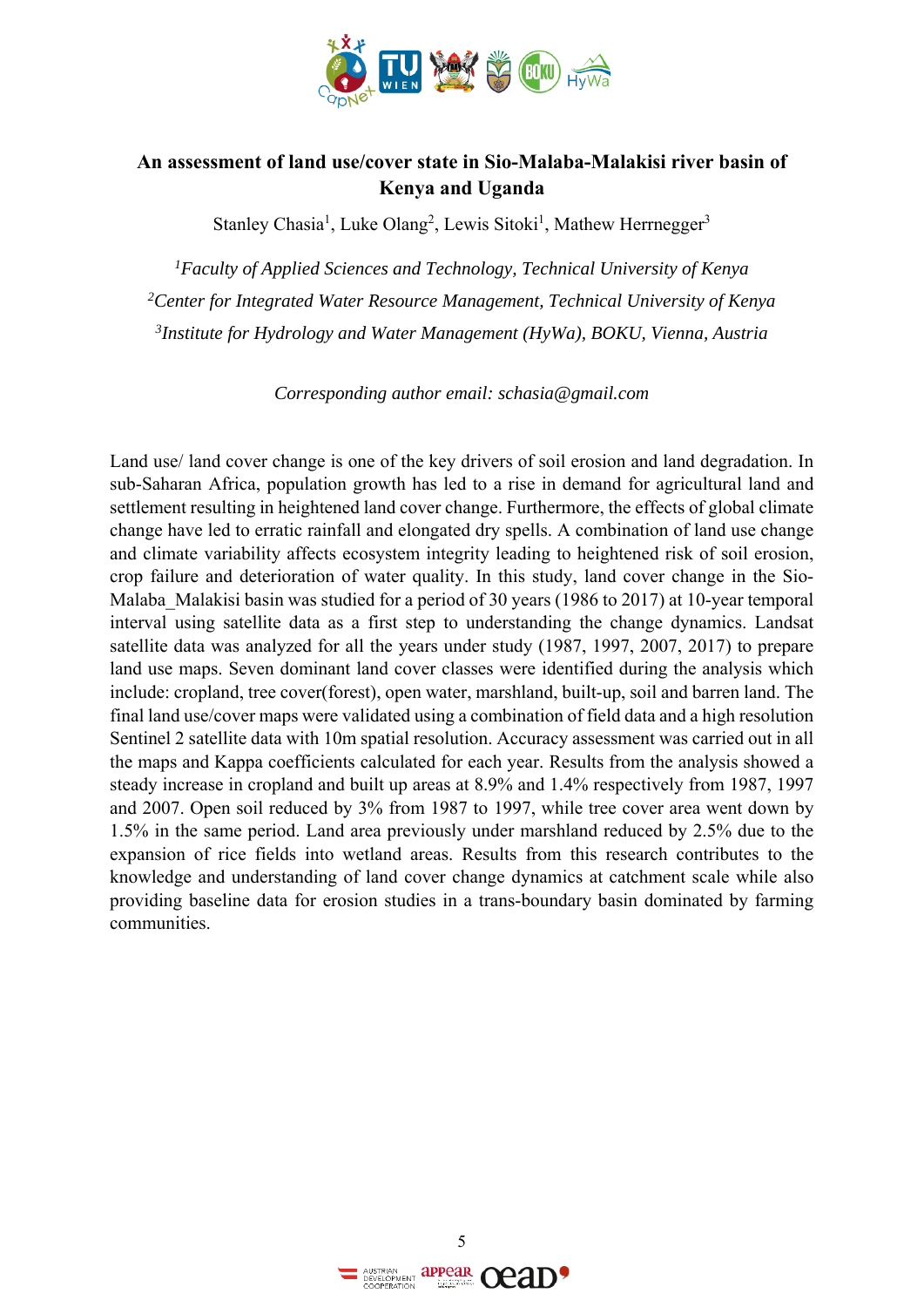

### **Projecting future land use/cover change scenarios in the Sio-Malaba-Malakisi river basin of Kenya and Uganda**

Stanley Chasia<sup>1</sup>, Luke Olang<sup>2</sup>, Lewis Sitoki<sup>1</sup>, Mathew Herrnegger<sup>3</sup>

*1Faculty of Applied Sciences and Technology, Technical University of Kenya* <sup>2</sup> Center for Integrated Water Resource Management, Technical University of Kenya *3Institute for Hydrology and Water Management (HyWa), BOKU, Vienna, Austria* 

*Corresponding author email: schasia@gmail.com* 

Changes in land use/cover are among the most important anthropogenic transformation on the physical environment affecting proper functioning of the earth system. Hitherto, land characterization has often been conducted using historical satellite data to understand these spatiotemporal changes. However, due to future uncertainties in land use changes, there is need to project future changes at local scale. A modelling framework to simulate empirically quantified relations between land use and its driving factors in the Sio-Malaba-Malakisi catchment area was adopted. Changes for the catchment, were simulated for a period of 30 years  $(2017 – 2047)$  using model parameters defining location characteristics, spatial policies, area restrictions, land use demand and conversion elasticity settings. Elevation, slope, population density, soil organic carbon, soil CEC and precipitation were potential factors selected to evaluate the suitability of devoting a grid cell to a land use type using a stepwise regression model. The scenarios used include first growth, slow growth and urbanization scenario. The high ROC value in all statistical tests ( $>0.72$ ) indicated that the spatial distribution of all land use types could be explained by the selected driving variables. In a fast growth scenario - under policy restriction, areas under open soil were converted to cropland as demand for cash crop and food crop increased in the region. Areas with tree cover and shrubs outside protected zones, were converted to cropland while barren areas remained largely unchanged. In a slow growth scenario, expansion of the area under cropland followed historical trend at 1.25% with a slight increase in the area under agriculture. In an urbanization scenario, built-up areas increased steadily at 1% per annum mainly around existing urban centers. In all the scenarios explored, topography, precipitation, soil characteristics and population density were key drivers of change. Results of this study would enhance understanding of the complexities in land cover change and provide baseline data to support ongoing soil and land management programs.

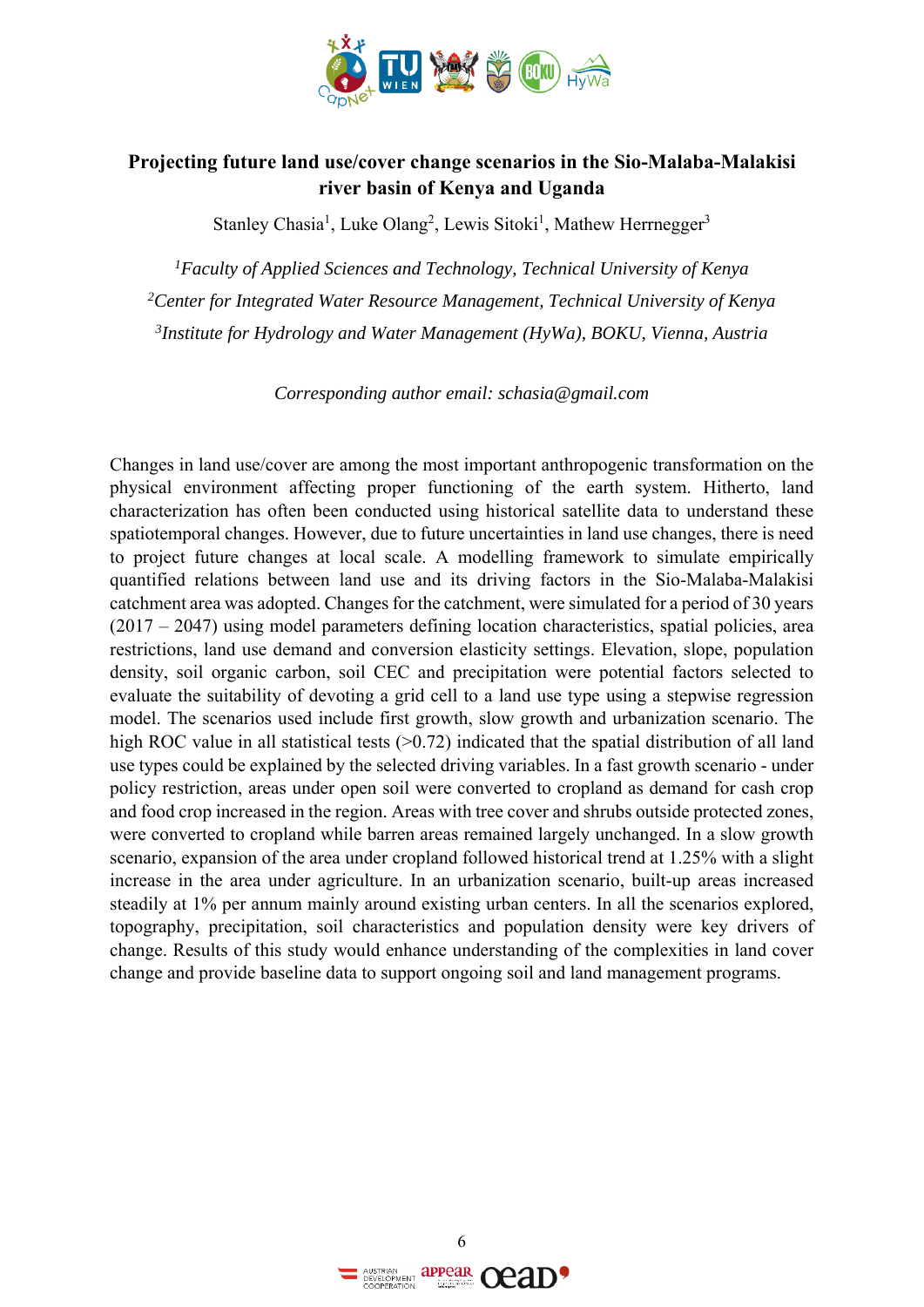

### **Challenges in land use classification in heterogeneous landscapes – a case study in the border region between Kenya and Uganda**

*Doris Wimmer1 , Matthias Bernhardt1 , Mathew Herrnegger1*

*1Institute for Hydrology and Water Management (HyWa), University of Natural Resources and Life Sciences, Vienna (BOKU)* 

*Corresponding author email: doris.wimmer@students.boku.ac.at*

With 85% of the approximately 4 million people living in the Sio-Malaba-Malakisi River Basin (SMMRB) being employed in agriculture, the pressure on fertile land and natural resources in the region is high. As a basis for analysis and modelling of interactions for the Water-Energy-Food-Nexus within the CapNEX project and for future planning and management in the basin, it is anticipated to produce a high-resolution landcover map by classifying Satellite images from the multi-spectral Sentinel 2-mission with a resolution from 10 to 60m. However, the spatial characteristics of small-scale subsistence farming, with small field sizes and heterogeneous agricultural practices and soil properties pose a challenge for classification using freely available Satellite Images.

During a 4-week field trip in June/July 2017 ground-data on landcover was collected by members of the project team from Austria, Kenya and Uganda. During this field trip, crop attributes together with coordinates and images of crops and area were collected to facilitate supervised classification and validation of satellite image classification. In total, around 6000 coordinates with landcover information were collected. The emphasis for the data collection was on two objectives: First, the collection of 4000 distinct fields of crops to serve as training data for or validation data of the supervised classification. Second, knowing the limitations and challenges of classifying small-scale farming with a limited resolution images, also around 2000 "areal points" were collected, aiming to portrait and summarize the (percentual) distribution of the vegetation of the surrounding area. The accessibility of some areas (especially towards the slopes of Mount Elgon and around the swamps in Uganda) was not possible and therefore data acquisition was not possible in these areas. Also, consistent sampling of the area due to small field sizes posed a challenge for sampling. Additionally, even though data was collected on 24 full days with more than 2600 km driven during active sampling, the size of the basin with 5230km<sup>2</sup> posed a challenge to find a compromise between quantity and quality of the data.

First, unsupervised classification was conducted to assess the amount of classes possibly relevant and distinguishable for classification. Then, a supervised classification with the training samples of the collected points was conducted. Classification with collected points did not create satisfactory results. Therefore, single points were revised and categorized on a visual basis with a Sentinel 2 image. According to their visibility as distinct fields and their spectral reflectance optical matching the description of the point, they were divided into 4 classes and the classification was conducted only with points of class one (distinct field and matching reflectance). This still did not generate reasonable results, most likely due to the spectral variations also over a field and the points (with a small buffer around them to create a polygon)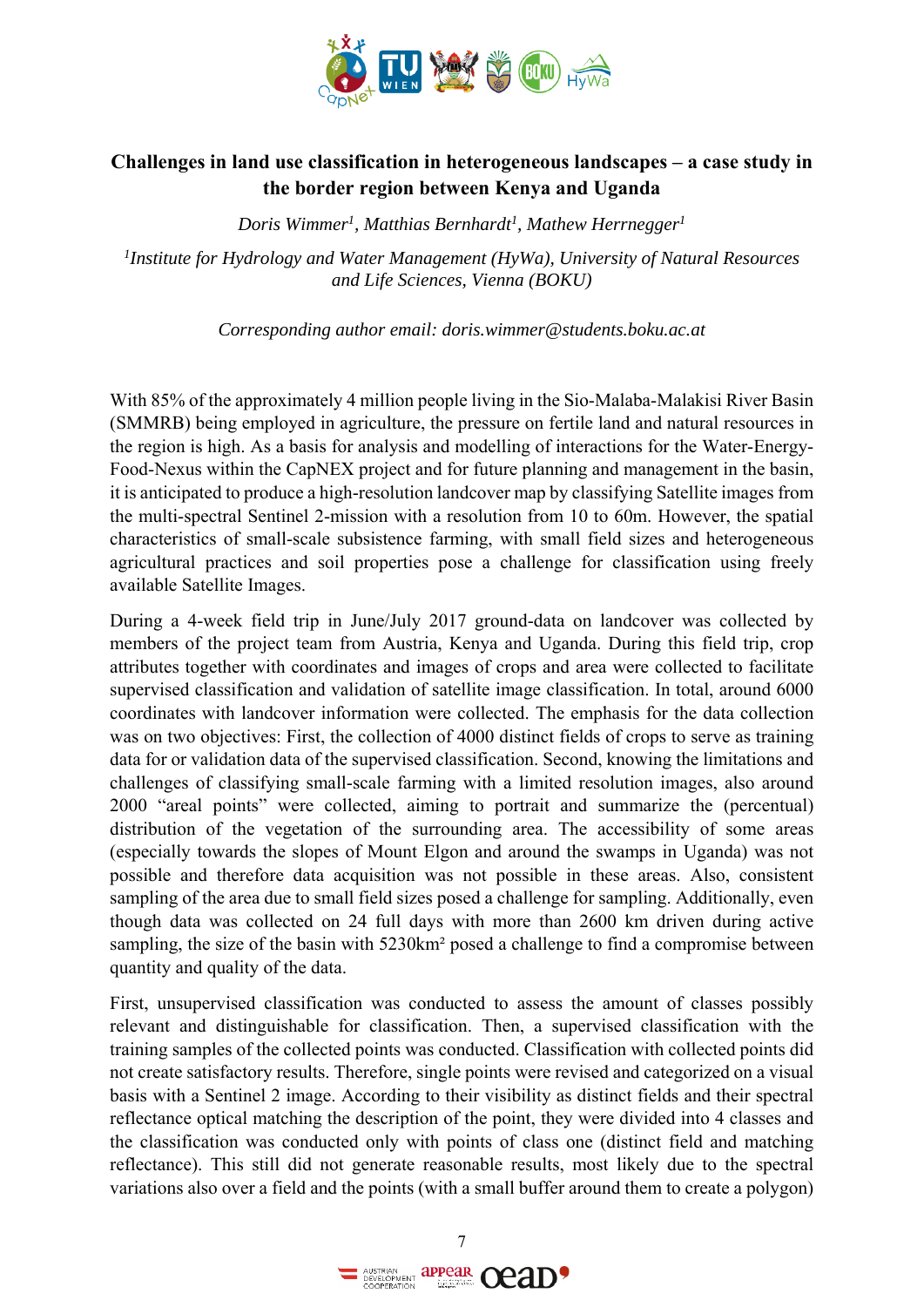

only taking into account very few pixel around the point. This is why on the basis of these class-1 points and georeferenced pictures taken, larger classification polygons were created based on field boundaries of an underlying Sentinel-2 image. With these polygons supervised classification was repeated using the Maximum Likelihood method in Erdas Imagine.

Prevailing small-scale farming makes classification with satellite images with a minimum of 10x10m resolution for some spectral bands challenging. Intercropping of different crops and different agricultural practices (e.g. concerning elimination of weed, density of planting crops, irrigation, mechanisation and harvesting) impede the generation of distinct spectral reflectance curves for different crops. Heterogeneous soil attributes create different spectral reflectance of soil and crops in different areas of the basin. One proposed solution to take into account these spectral variations, was to split the basin up in separate regions for classification. However, also the transition between two different areas is often gradual, which makes it complicated to decide the boundaries for this segmentation. Most roads and rural areas are not paved, therefore bare soil, harvested land and inhabited areas are often not possible to be distinguished. These challenges can already be seen in the unsupervised classification using 12 classes: While some areas, such as water, wetlands, bare soil and populated areas were all summarized in one class, several classes mainly showing (mixed) areas with maize, sugar cane or shrubs were created. In comparison with the collected ground-data, the results were insufficient, failing even to provide a guidance on the amount of appropriate classes. One major limitation worth noting is that only specific crops occur in considerable field sizes: For example while maize and sugar cane often occur on larger fields also, large fields of millet, sorghum, matoke, groundnuts or beans amongst others, are barely present. Therefore, through identifying only clearly visible fields, crops occurring on larger fields can be overrepresented, while others are underrepresented or fully neglected.

Temporal variation in spectral reflectance (or NDVI) over a longer time period could provide more valuable possibilities for classification: Due to temporal fluctuations in seasons, harvesting and planting times vary from year to year. Nevertheless, the vegetation period for maize is considerably shorter than for sugar cane, while young eucalyptus forests, bushlands and papyrus swamps only show mild fluctuations due to weather conditions but have no harvesting periods at all.

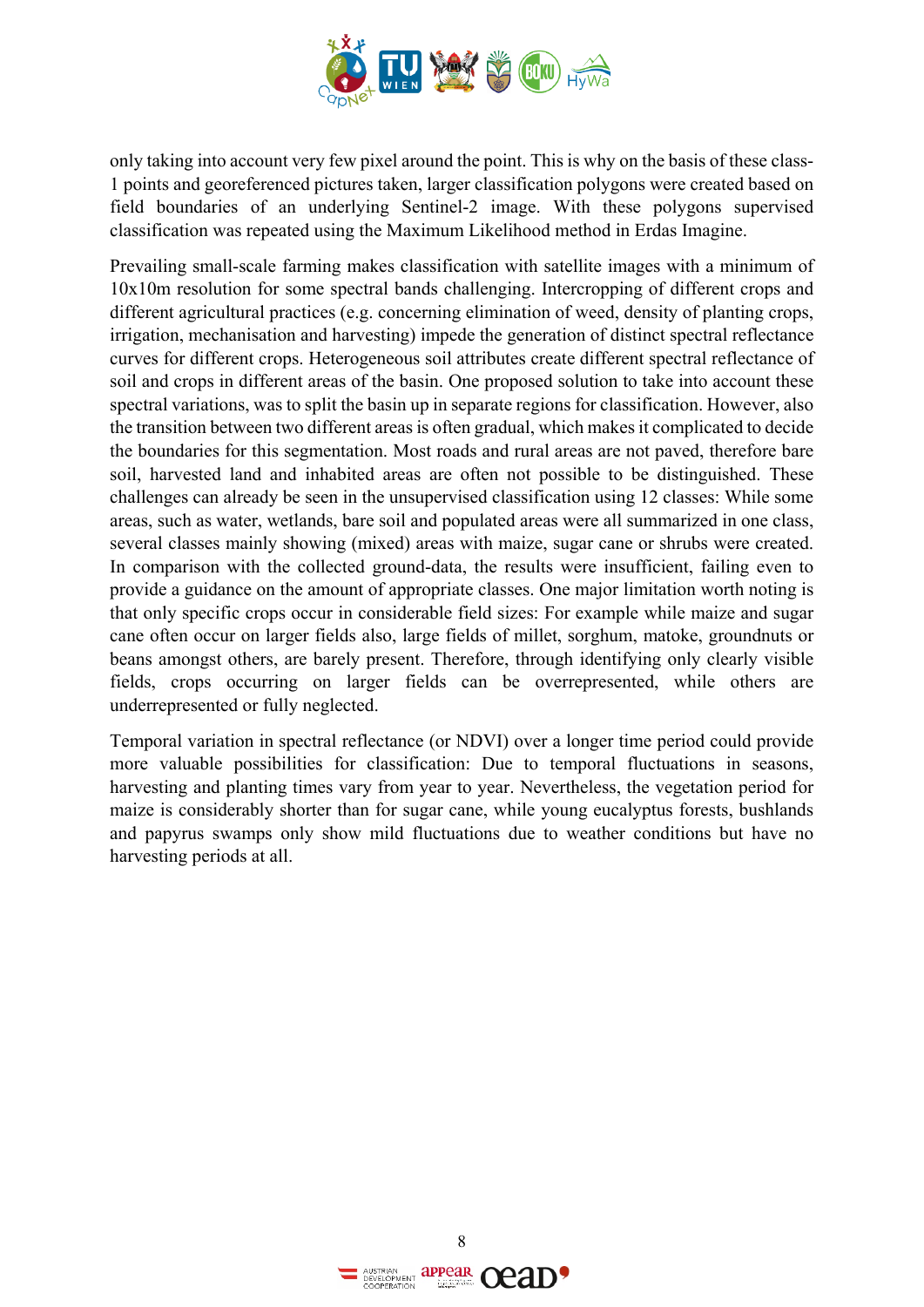

### **Uncertainties in soil erosion risk estimation - A comprehensive, large scale assessment for Kenya and Uganda**

Christoph Schürz<sup>1</sup>, Bano Mehdi<sup>1,2</sup>, Karsten Schulz<sup>1</sup>, Mathew Herrnegger<sup>1</sup>

*1Institute for Hydrology and Water Management (HyWa), University of Natural Resources and Life Sciences, Vienna (BOKU), Austria* 

*2 Department of Crop Sciences, Institute of Agronomy, University of Natural Resources and Life Sciences, Vienna (BOKU), Austria* 

#### *Corresponding author email: christoph.schuerz@boku.ac.at*

The Universal Soil Loss Equation (USLE) is the most commonly used model to assess soil erosion by water. The model equation quantifies long-term average annual soil loss as a product of the rainfall erosivity R, soil erodibility K, slope length and steepness LS, soil cover C and support measures P. A large variety of methods exist to derive these model inputs from readily available data. However, the estimated values of a respective model input can strongly differ when employing different methods and can eventually introduce large uncertainties in the estimated soil loss. The potential to evaluate soil loss estimates at a large scale are very limited, due to scarce in-field observations and their comparability to long-term soil estimates. In this work we addressed (i) the uncertainties in the soil loss estimates that can potentially be introduced by different representations of the USLE input factors and (ii) challanges that can arise in the evaluation of uncertain soil loss estimates with observed data.

In a systematic analysis we developed different representations of USLE inputs for the study domain of Kenya and Uganda. All combinations of the generated USLE inputs resulted in 756 USLE model setups. We assessed the resulting distributions in soil loss, both spatially distributed and on district level for Kenya and Uganda. In a sensitivity analysis we analyzed the contributions of the USLE model inputs to the ranges in soil loss and analyzed their spatial patterns. We compared the calculated USLE ensemble soil estimates to available in-field data and other study results and addressed possibilities and limitations of the USLE model evaluation.

The USLE model ensemble resulted in wide ranges of estimated soil loss, exceeding the mean soil loss by over an order of magnitude particularly in hilly topographies. The study implies that a soil loss assessment with the USLE is highly uncertain and strongly depends on the realizations of the model input factors. The employed sensitivity analysis enabled us to identify spatial patterns in the importance of the USLE input factors. The C and K factors showed large scale patterns of importance in the densely vegetated part of Uganda and the dry north of Kenya, respectively, while LS was relevant in small scale heterogeneous patterns. Major challenges for the evaluation of the estimated soil losses with in-field data were due to spatial and temporal limitations of the observation data, but also due to measured soil losses describing processes that are different to the ones that are represented by the USLE.

Reference: Schürz, C., Mehdi, B., Kiesel, J., Schulz, K., and Herrnegger, M.: A systematic assessment of uncertainties in large scale soil loss estimation from different representations of USLE input factors – A case study for Kenya and Uganda, Hydrol. Earth Syst. Sci. Discuss., https://doi.org/10.5194/hess-2019-602, in review, 2019.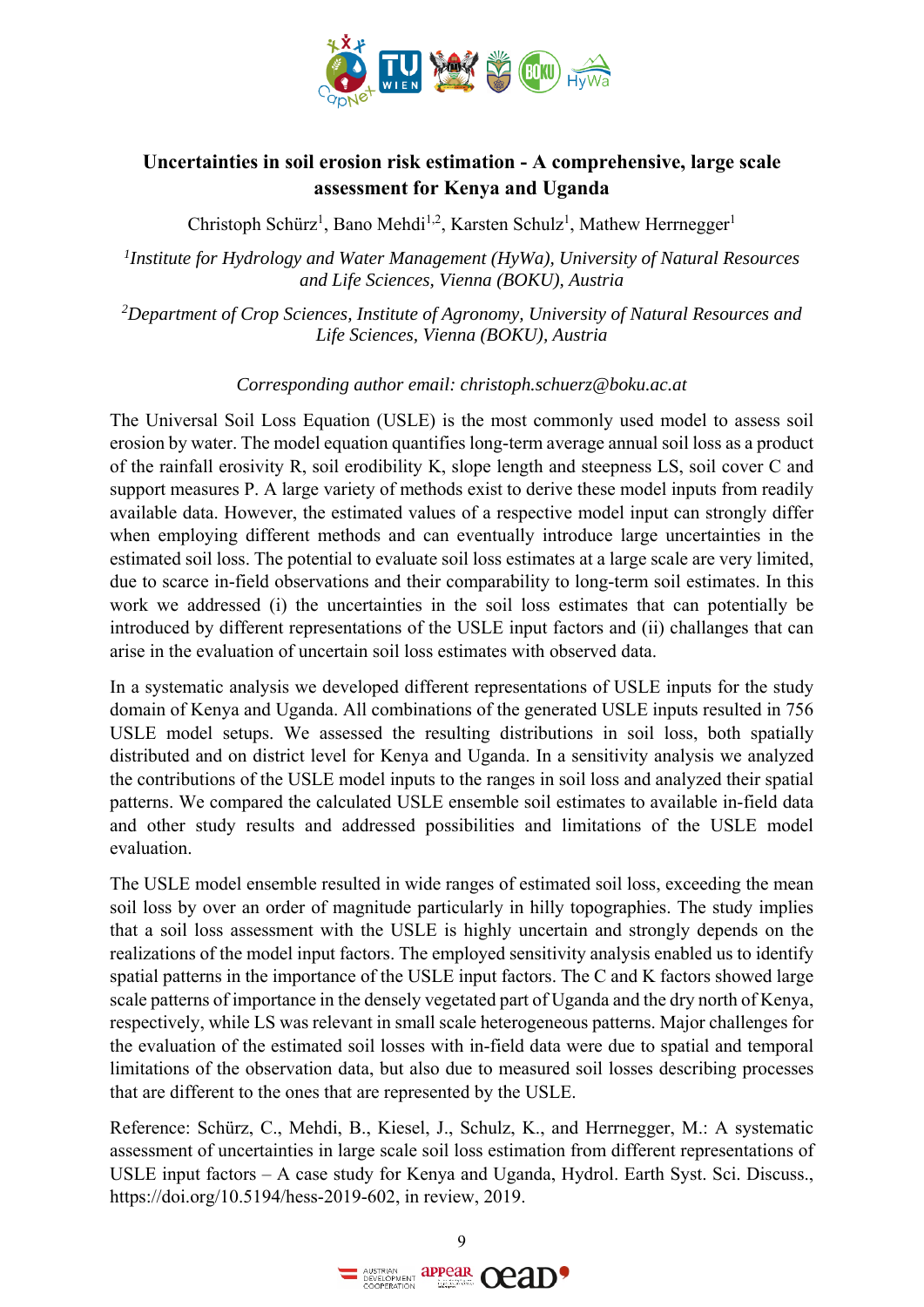

### **First insights into the spatio-temporal distribution of water quality in the SMMRB**

Hope Mwanake<sup>1,2</sup>, Bano Mehdi<sup>1,3</sup>, Karsten Schulz<sup>1</sup>, Luke Olang<sup>,2</sup>, Mathew Herrnegger<sup>1</sup>

*1Institute for Hydrology and Water Management (HyWa), University of Natural Resources and Life Sciences, Vienna (BOKU), Austria* 

*2 Department of Biosystems and Environmental Engineering, Technical University of Kenya* 

*3Department of Crop Sciences, Institute of Agronomy, University of Natural Resources and Life Sciences, Vienna (BOKU), Austria* 

*Corresponding author email: hmwanake@gmail.com* 

Agricultural activities have been linked to increased pressures on the river systems. Serious consequences such as nutrient loss, sediment transport and stream pollution loading have been experienced in most river systems in the tropical region of Africa. However, the linkage between such anthropogenic activities, nutrient and sediment loss has been rarely reported in some of the highly dependent river systems.

A study was conducted in the Sio-Malaba-Malakisi River Basin, a tropical, transboundary catchment shared between Kenya and Uganda, where 85% of its inhabitants dependent on agriculture. Water samples for the dry and the wet seasons were collected from the three major rivers Sio, Malaba and Malakisi and analysed for TP, TN and TSS.

Results showed that discharge and nutrients loads were significantly different with seasons. TSS loads ranged between 600-700 tons d-1. The nutrients mass balance showed that all five subcatchments contributed to TSS, TP and TN loads during the wet seasons. Malaba-Malakisi had the highest contributions of 1100 kg d-1, 2500kg d-1 and 470 tons d-1 of TN, TP and TSS respectively. The results imply that agriculturally dominated subcatchments contribute to the high nutrients loads, with steeper areas in higher altitudes also contributing significant amounts of TSS loads.

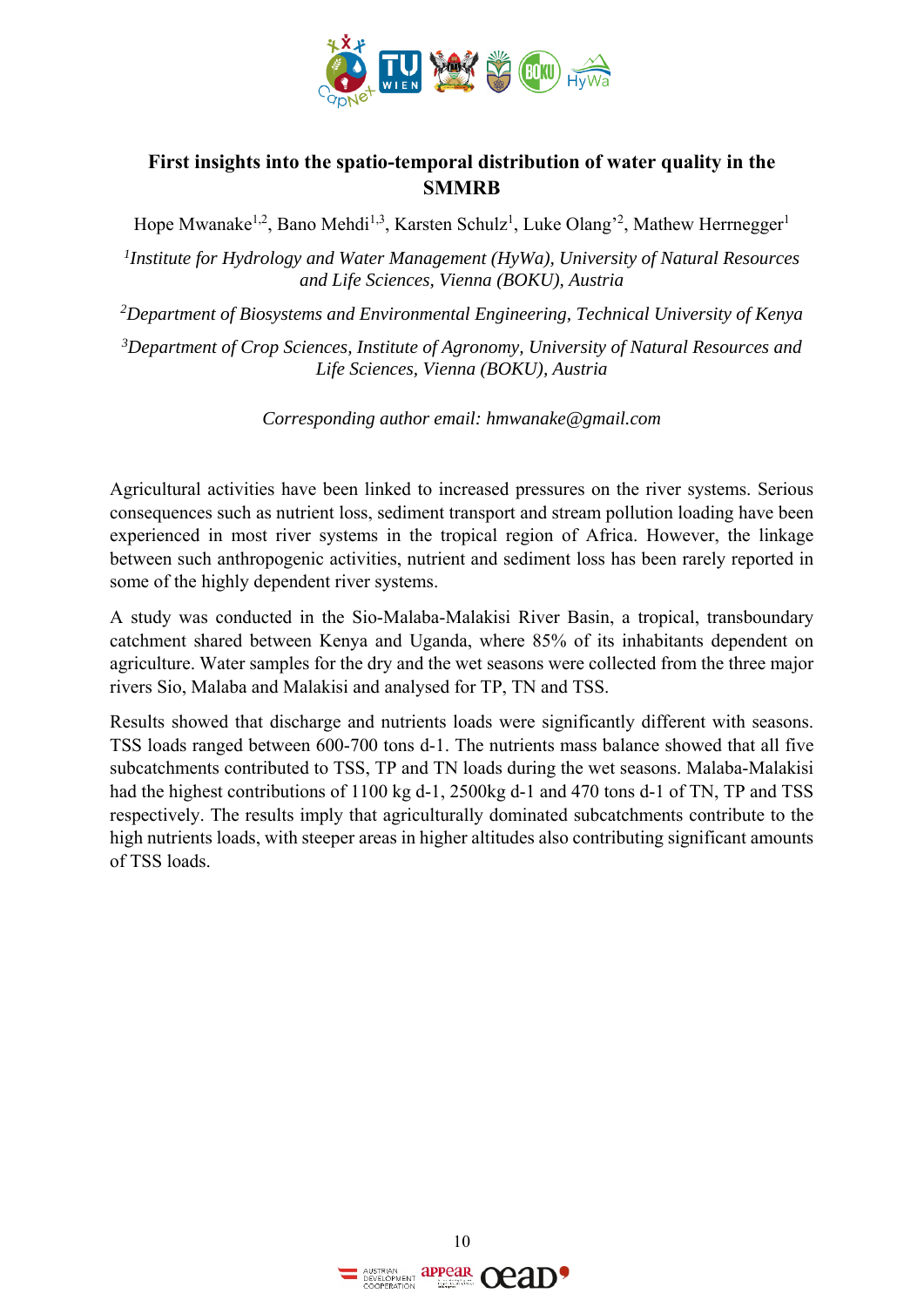

### **Water quality monitoring in Sio-Malaba-Malakisi River Basin (SMMRB), Kenya/Uganda**

Nathan Muli<sup>1</sup>, Luke Olang<sup>2</sup>, Lewis Sitoki<sup>3</sup>, Jacinta Kimuyu<sup>4</sup>

*1Department of Civil and Construction Engineering, Technical University of Kenya 2 Department of Biosystems and Environmental Engineering, Technical University of Kenya 3Department of Geosciences and the Environment, Technical University of Kenya 4 Department of Geoinformation and Earth Observation, Technical University of Kenya* 

*Corresponding author email: nathan2muli@gmail.com* 

In the Sio-Malaba-Malakisi River Basin (SMMRB) population pressure has increased, resulting in expansion of agricultural activities. Consequently, there is increased water and tillage erosion, sedimentation, loss of soil fertility leading to alteration of the hydrological soil conditions. Land use practices in SMMRB have been a major cause of water quality degradation due to use of chemical fertilizers on farmlands. This has caused water for domestic and industrial use be unfit during the rainy season when rivers are laden with heavy wash loads of sediments and scarce during the dry periods when streams and rivers have extremely low flows. Few studies have been done to assess soil erosion, sediment yield, water quality, spatial patterns of soil erosion and soil loss rate. The objective of this study was to monitor water quality parameters (pH, Turbidity, conductivity, temperature, TDS, TSS, total phosphates, and total nitrogen), as washload material eroded and transported into the rivers is a major factor associated with the presence of these parameters in SMMRB waters. This study revealed that pH levels fell drastically, especially from the upper reaches to the lower reaches of the basin from 7.5 to 6.0. At RGS 82217 and 82218 pH was exceptionally low 5.9 and 6.0 respectively. Nitrate levels averaged between 9 mg/l and 40 mg/l in the wet season, and in the dry season 0.9 mg/l to 2.5 mg/l. Total phosphorus levels ranged from 0.9 mg/l to 11 mg/l in the wet season, whereas in the dry season, the levels dropped to 5.25 mg/l which is still high as the EPA and WHO recommends 0.005 mg/l to 0.05 mg/l. This stimulates growth of phytoplankton and other aquatic plants. Conductivity in all the rivers showed low values from 120  $\mu$ s/cm to 175  $\mu$ s/cm and from 110 to 260 µs/cm during wet and dry seasons, respectively. This suggests a likelihood of low levels of other nutrients which contribute to salinity levels in water since the maximum allowable is 2500 µs/cm. Turbidity, a key test in water quality was above the recommended 5 NTUs and in some cases it was high 550 NTUs. This high turbidity levels necessitate use of high doses of chemical coagulants in water treatment plants. TDS, which combines inorganic and organic substances, was at 60 to 200 mg/l, far below the threshold of 1500mg/l. TSS in water was at 0.02 and 0.3 mg/l, well below allowable limits of 25 mg/l in the natural waters.

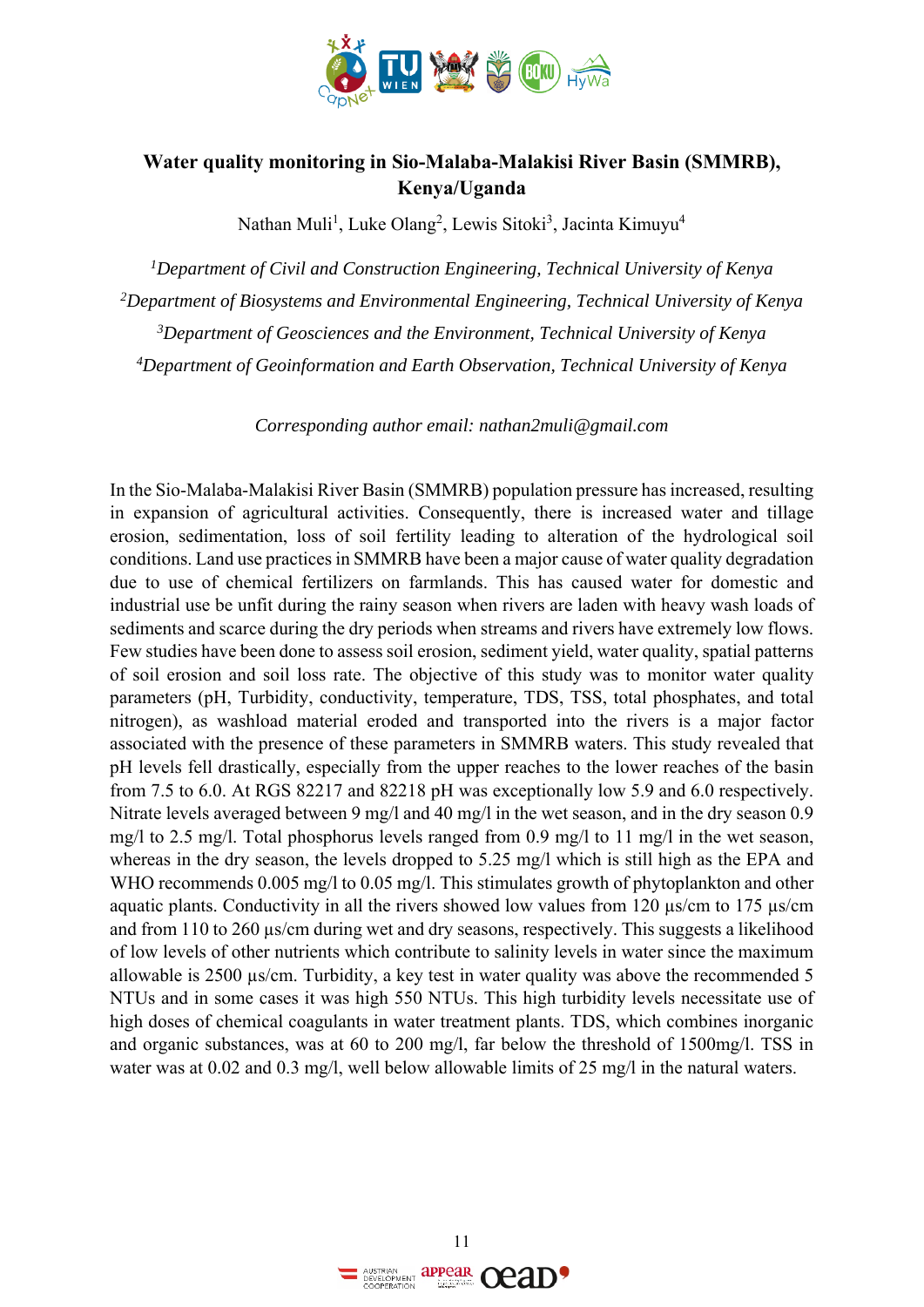

# **Prediction of sediment yield by sediment Rating Curves and Stream flow in Sio-**Malaba-Malakisi River Basin (SMMRB), Kenya/UgandaNathan Muli<sup>1</sup>, Luke Olang<sup>2</sup>, Lewis Sitoki<sup>3</sup>, Jacinta Kimuyu<sup>4</sup>

 *Department of Civil and Construction Engineering, Technical University of Kenya 2Department of Biosystems and Environmental Engineering, Technical University of Kenya Department of Geosciences and the Environment, Technical University of Kenya Department of Geoinformation and Earth Observation, Technical University of Kenya* 

*Corresponding author email: nathan2muli@gmail.com* 

Anthropogenic activities in the Sio-Malaba-Malakisi River Basin (SMMRB) have led to deforestation resulting in water erosion, a threat to food security, energy and water resources. The large scale cutting of trees, bushes and shrubs for charcoal burning and to create land for agriculture, exacerbated soil erosion contributing to land and water quality degradation, heavy sediment yield and transportation and loss of soil fertility. The specific objective of this study was to determine stream discharges and sediment concentrations in the basin. The computation of stream discharge in  $m^3/s$  was to facilitate measurement of sediment delivered to the streams in tons/km2 /yr in the basin. Sampling and stream discharge 'Q' measurements were done simultaneously. From data collected, Discharge Rating Curves (DRC) for each of the RGS (Regular Gaging Stations) were developed for accuracy and hydraulic characteristics of the individual stream channel. Propeller type of current meter was used ( $V=$  a+bN). From Area-Velocity approach: Q=AV (m<sup>3</sup>/s); Discharge Rating Equation developed from Q = aH<sup>n</sup> with discharge as a function of stage and sediment concentration  $C_s = aQ^b$  or  $Cs = q_sC$ . From point sampling; Sediment  $Cs = \frac{\sum cq}{\sum q}$ . Since an Integrated sampler was used for sediment sampling; sediment load was =  $q_s = \int_0^d C(y) dy$ . At the Busia-Kisumu Bridge (RGS 1AH01), measured  $Q_{\text{max}} = 227.03 \text{ m}^3/\text{s}$  during the wet season and  $Q_{\text{mean}}$  obtained was 97.24 m<sup>3</sup>/s, a linear regression gave Y =  $0.081x + 0.1593$  and a coefficient of determination; R<sup>2</sup> = 0.98. At River Malakisi (RGS 1AB01), Q<sub>mean</sub> was 86.23 and Q<sub>max</sub> = 231.59m<sup>3</sup>/s and generated an equation  $Y = 0.0257x$ +0.236 and  $R^2 = 0.979$ . River Malaba (Bungoma-Malaba Bridge, RGS 1AAH01) Qmean = 152.55 m<sup>3</sup>/s and Q<sub>max</sub> = 364.71 m<sup>3</sup>/s were obtained with Y =  $0.013x + 0.4234$  and R<sup>2</sup> = 0.980. Lwakhakha at (RGS Mip026) recorded  $Q_{mean} = 78.94 \text{m}^3/\text{s}$  and  $Q_{max} = 197.66 \text{ m}^3/\text{s}$  this gave Y  $= 0.013x + 0.2817$  and  $R^2 = 0.851$ . The RGS 1AH01 yielded SY = 9455 tons/km<sup>2</sup>/yr, an equation  $Y = 55.961x + 2.5312$  was generated and  $R^2 = 0.971$ . The results are an indicator that immense erosion is taking place in SMMRB. The study revealed subtle changes in stream channel geometry due to growth of aquatic vegetation catalyzed by stream water laden with nutrient rich sediments.

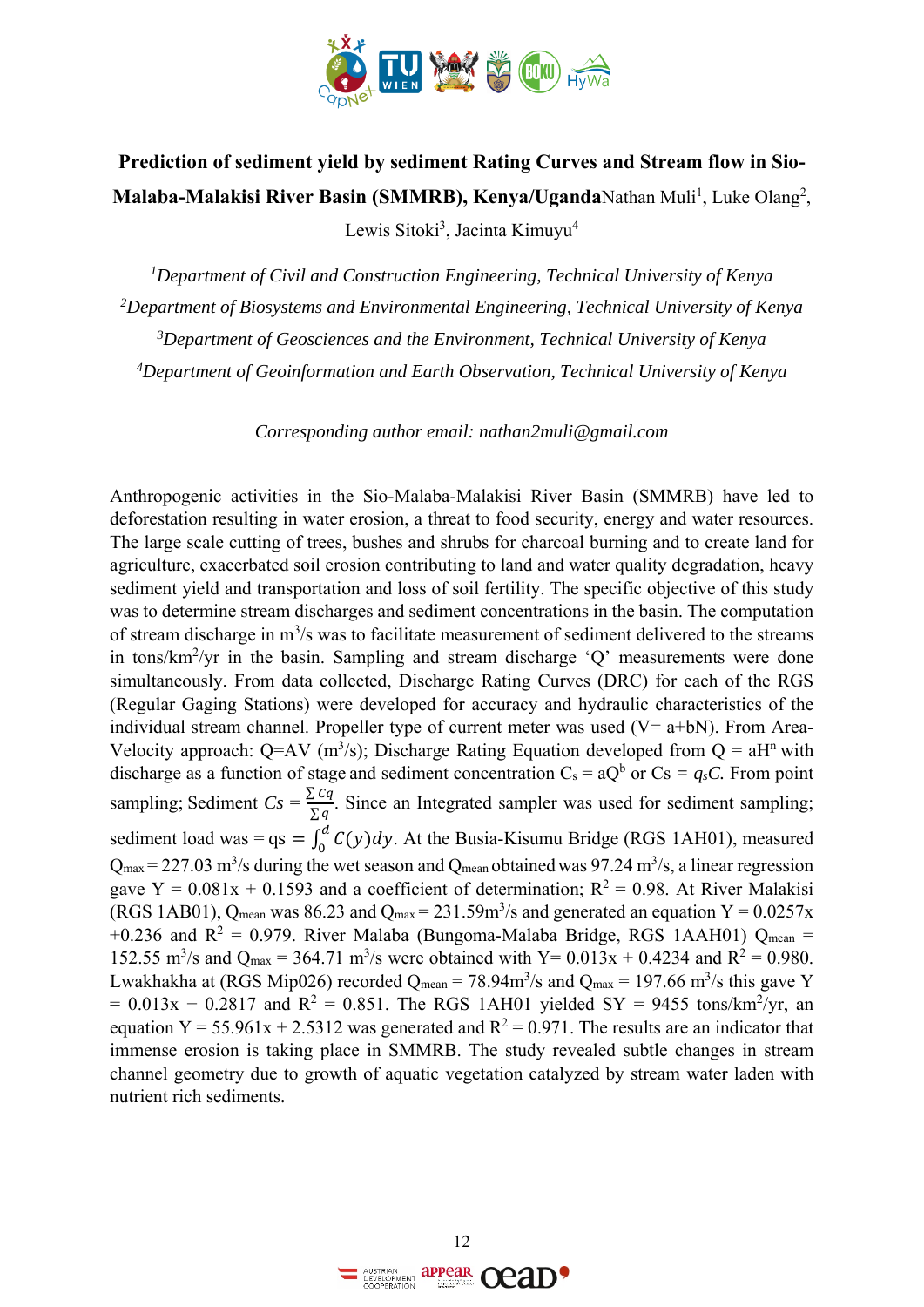

### **The Water-Energy-Food Nexus' long hand – Does hydropower generation influence vegetation dynamics downstream**

Gabriel Stecher, Mathew Herrnegger

*Institute for Hydrology and Water Management (HyWa), University of Natural Resources and Life Sciences, Vienna (BOKU), Austria* 

Corresponding author email: gabrielstecher@gmx.at

The Turkwel Gorge Dam (TGD) in North-Western Kenya is considered as one of the biggest white elephants of the 1980s. Its construction was firstly conceived in the late 1960s. The initial aim was multipurpose including hydroelectric power generation and to create irrigation schemes downstream. Due to lack in funds, the systematic implementation of the identified 1286 ha of irrigable land and the construction of a pilot scheme (405 ha) was hampered. In the last decades, irrigation schemes were estimated to be 18 km2 encroached into the floodplain forest. Additionally, the Kerio Valley Development Authority proposed plans of large scale irrigation schemes (300 km²) in 2013.

Based on the development in the last decades changes in vegetation conditions along the river and its floodplains can be assumed. This changes may stem from altering the hydrological regime of the Turkwel River caused by the dam operation, changes in climate and from implemented irrigation schemes. The aim of this study is therefore to analyze and quantify these changes utilizing satellite imagery, but also data on precipitation and Lake Turkana water level.

The vegetation analyses along the Turkwel River was carried out using the MODIS MOD13Q1 NDVI (Normalized Difference Vegetation Index) dataset. This dataset provides consistent, spatial and temporal information on global vegetation characteristics. Based on the typical spectral reflectance signatures of plants, the empirical vegetation index is derived as a ratio of the contrast between near infrared and red. High values of NDVI occur over full canopy and minimum values indicate areas with little vegetation.

The analysis of vegetation conditions along the Turkwel River reveals a general increase of vegetation (+28 % in the analysed period 2001-2018). This is explained by an increase in precipitation (+12 %) but also by the altered discharge patterns due to the establishment of the Turkwel Dam. Furthermore, five areas, which show a much higher increase of NDVI, were analysed in more detail and on a higher temporal scale. The significant high increase in these areas indicate changes in land use, caused by the establishment of small-scale irrigation schemes, but also in changes of Lake Turkana water levels. Most of the vegetation changes in the Lake Turkana delta appear to be due to invasive Prosopis. Prosopis seems to benefit from the water level fluctuations as is can tolerate some level of root submergence. Additionally, the pods float and disperse leading to the establishment of seeds as the water levels drop and sediments are deposited.

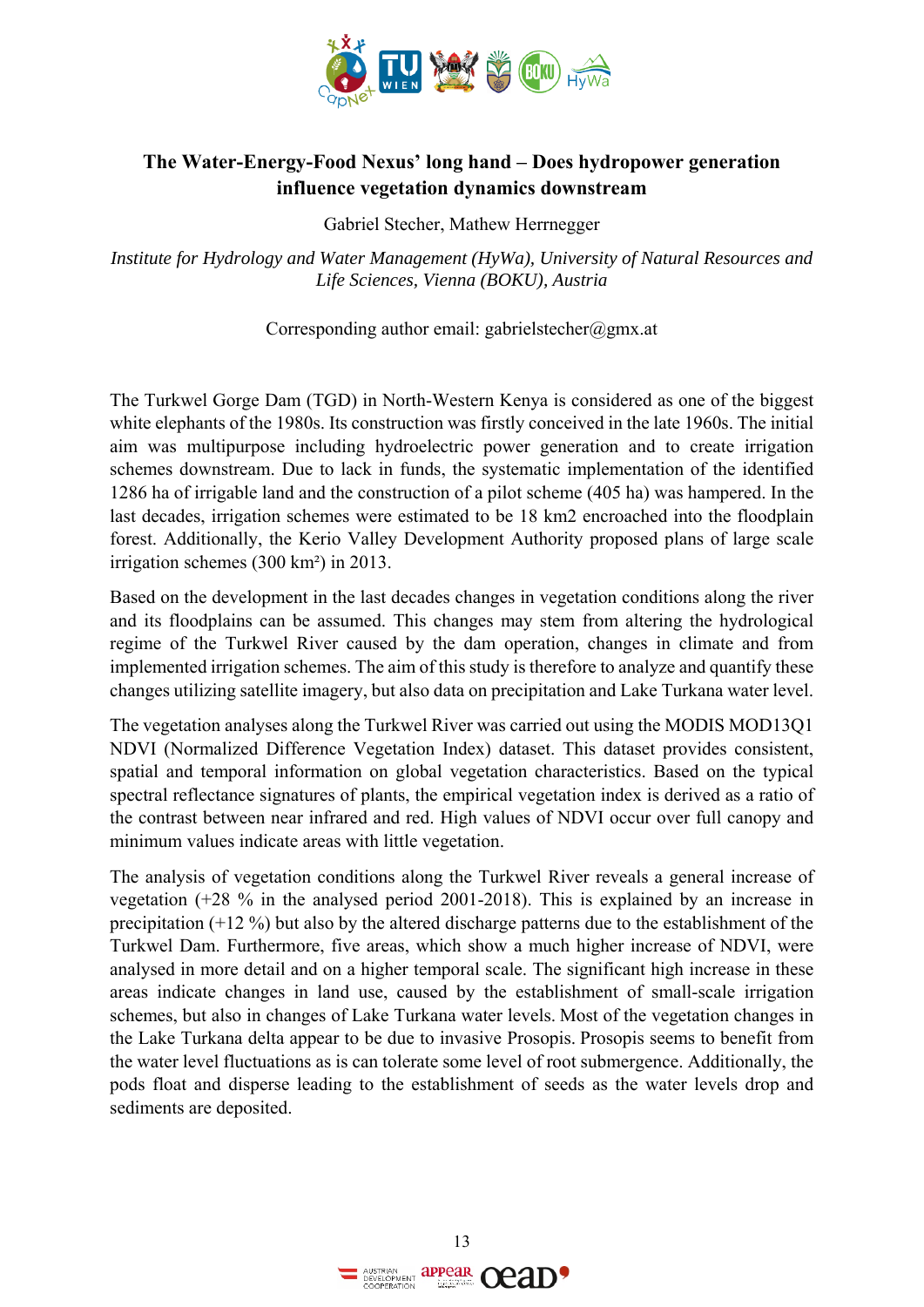

### **Impact of adaptation lag of soil and water conservation practices on crop productivity in the Sio-Malaba-Malakisi River Basin in the Kenya and Uganda border region**

Hyacinthe Nyirahabimana<sup>1</sup>, Alice Turinawe<sup>1</sup>, Jakob Lederer<sup>2,3</sup>

<sup>1</sup> School of Agricultural Sciences, College of Agricultural and Environmental Sciences, *Makerere University, Kampala, Uganda* 

 *2Institute for Water Quality and Resource Management, TU Wien, Vienna, Austria* 

*3 Institute of Chemical, Environmental and Bioscience Engineering, TU Wien, Vienna, Austria* 

Corresponding author email: hyacinthenn@gmail.com

Soil and Water Conservation Practices (SWCPs) are key for efficient and sustainable use of existing cropland. Adoption of Soil and Water Conservation Practices can reduce rates of land degradation, improve crop productivity, and contribute to global efforts to meet increasing food demand. However, adoption rate of these Soil and Water Conservation practices is still low, especially in Sub-Saharan Africa. Even where farmers are exposed and aware of the Practices, they take long to adopt them. Delayed adoption is costly, both in terms of lost value of production and soil quality. There is limited empirical evidence on determinants and impact of adoption lag (time between exposure to a technology and adoption) of Soil and Water Conservation Practices and its impact. This study determined adoption lag of Soil and Water Conservation Practices, its determinants and impact on crop productivity in the Sio-Malaba Malakisi River Basin (SMMRB) located in the Kenya-Uganda border region. Data was collected from 507 randomly selected households in five districts. The duration analysis model and generalized propensity score matching methods were employed to analyze the collected data. Results indicated that the average adoption lag was about 10 years, with no significant differences in adoption lag of individual Soil and Water Conservation Practices between Kenya and Uganda. Significant differences in adoption lag for individual Soil and Water Conservation Practices were observed between male and female-headed households. Education level of the household head, number of accessible markets, access to credit, size of farmland owned, participation in social groups, tropical livestock units, and off-farm work were found to significantly influence adoption lag. Results from estimation of the impact of adoption lag of Soil and Water Conservation Practices on crop productivity indicated that the longer the farmers take to adopt, the lower the crop productivity. The estimated impacts have some variations between Kenya and Uganda. Means to enhance timely adoption of SWCPs as well as increased access to credit and markets are recommended.

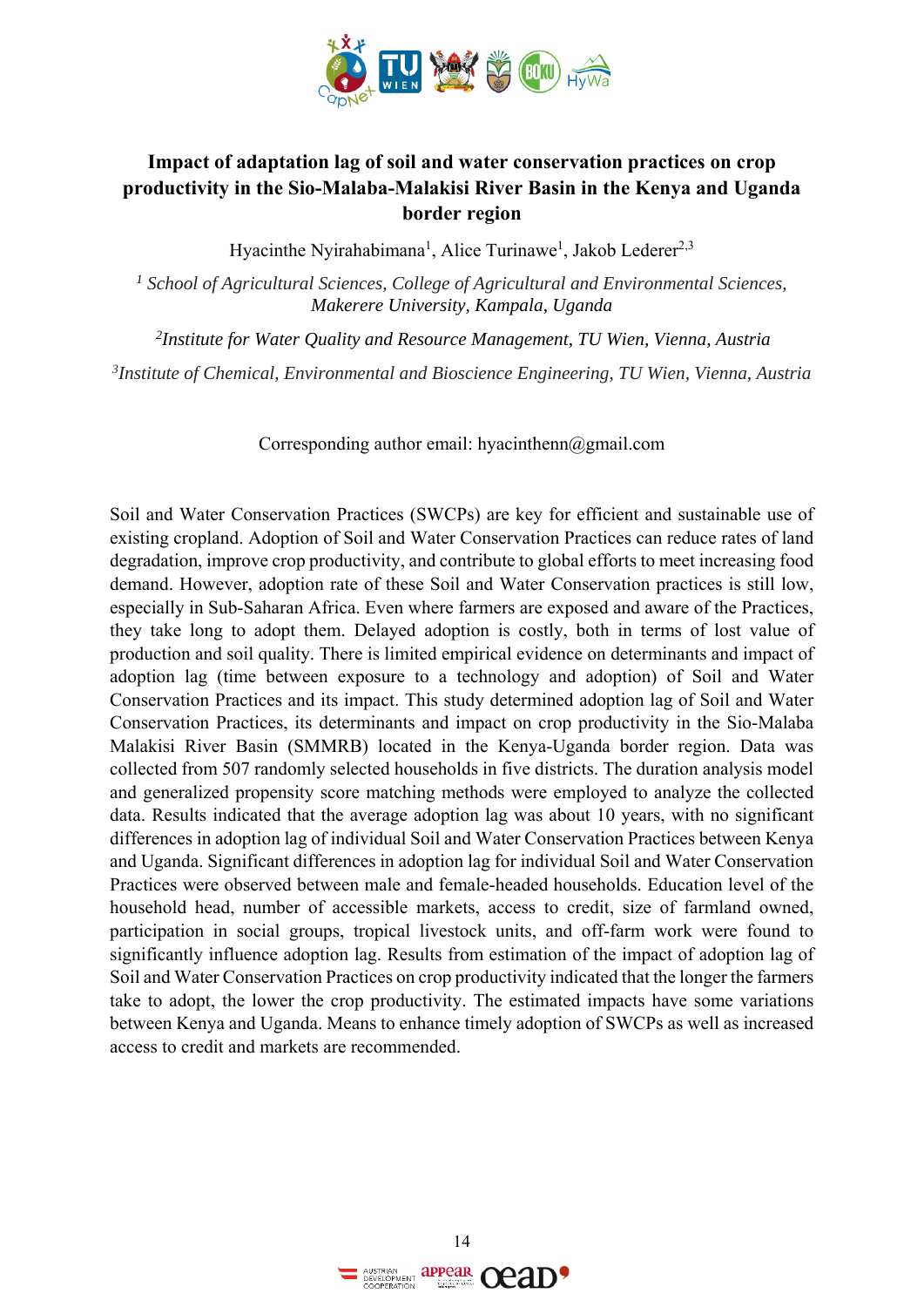

### **Effect of incentives for scaling up adoption rates of soil and water conservation technologies in in the Sio-Malaba-Malakisi River Basin in the Kenya-Uganda border region**

Ronnie Ahumuza<sup>1</sup>, Alice Turinawe<sup>1</sup>, Rosemary Isoto Emegu<sup>1</sup>, Jakob Lederer<sup>2,3</sup>

<sup>1</sup> School of Agricultural Sciences, College of Agricultural and Environmental Sciences, *Makerere University, Kampala, Uganda* 

 *2Institute for Water Quality and Resource Management, TU Wien, Vienna, Austria* 

*3 Institute of Chemical, Environmental and Bioscience Engineering, TU Wien, Vienna, Austria* 

*Corresponding author email: ahrogroup@gmail.com* 

The high rate of land degradation and the resulting challenges of widespread decline in soil fertility and agricultural productivity are a current pertinent concern globally. Adoption rates of soil and water conservation practices (SWCPs) which are advanced as a possible remedy to declining soil quality are still low, especially in developing countries. There is current debate on whether adoption rates of soil and water conservation practices can be increased through giving incentives to farming households. Some schools of thought argue that sustainable adoption cannot be driven by apparent benefits alone, without some kind of additional incentive. This study was done in the Sio-Malaba Malakisi River Basin (SMMRB) located in the Kenya- Uganda border region. The objectives of the study were to assess the effect of incentives aimed at increasing adoption, on the adoption rates of soil and water conservation technologies, by subsistence households. The study further assesses the impact of adoption on household agricultural productivity and poverty levels. Data were collected from 507 randomly selected households in five districts: Busia, Tororo and Namisindwa in Uganda, and Busia and Bungoma in Kenya. The Trade-off Analysis for Multi- Dimensional Impact Assessment (TOA-MD) model was used to analyze the data. Results indicate a range of adoption rates for different soil and water conservation technologies, ranging between 56 - 80 percent, and with a potential of going up to about 90%, when incentives are introduced. The results point to positive benefits to adopting households, in terms of increased agricultural productivity and reduction in poverty rates. The study recommends that incentives that can aid access to capital for adoption be made available to farmers. For the incentive delivery process to be sustainable, the self-supporting capacity of the farmers has to be built such that they are able to stand on their own even when programs providing adoption incentives have withdrawn.

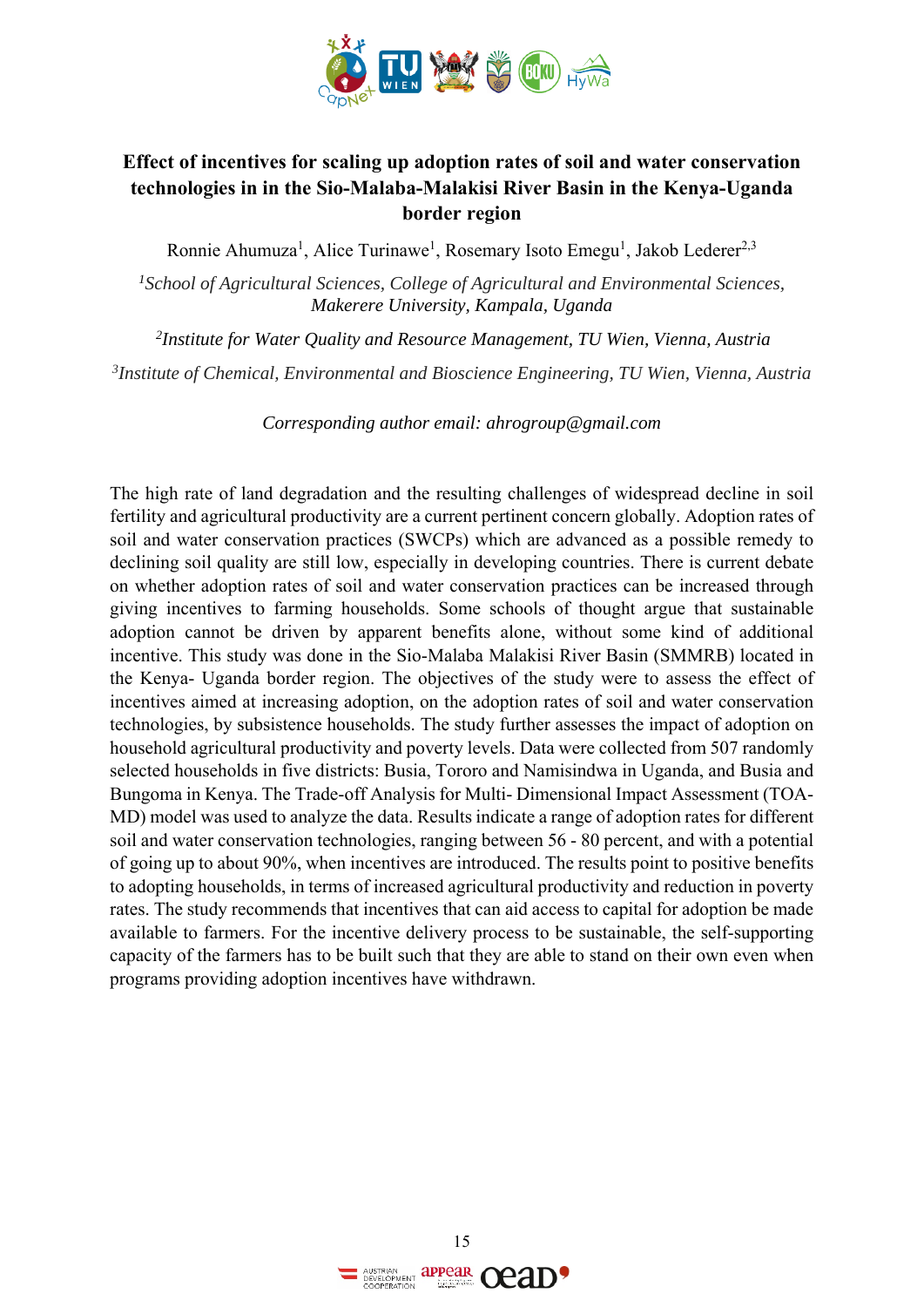

### **Long-term impacts of nutrient recycling projects from human excreta on food production in Western Kenya**

Leah Schneider<sup>1,3</sup>, Arabel Amann<sup>2</sup>, Günter Langergraber<sup>1</sup>, Mathew Herrnegger<sup>3</sup>, Jakob Lederer $^{2,4}$ 

*1,3Institute of Sanitary Engineering and Water Pollution Control, University of Natural Resources and Life Sciences, Vienna (BOKU), Austria* 

*2 Institute for Water Quality and Resource Management, TU Wien, Vienna, Austria* 

*3 Institute for Hydrology and Water Management (HyWa), University of Natural Resources and Life Sciences, Vienna (BOKU), Austria* 

*4 Institute of Chemical, Environmental and Bioscience Engineering, TU Wien, Vienna, Austria* 

*Corresponding author email: schneiderlea93@gmail.com*

A promising fertilizer source for farmers of Sub-Saharan Africa can be products of human excreta recycling. One sanitation technology for making the recycling possible is a urinediverting dry toilet (UDDT). There are several implementation projects of this technology in Africa and many short-term studies and experiments regarding their use and the fertilizing effect of the UDDT products. However, the long-term impact of these human excreta recycling projects on agricultural production in an environment that is not controlled, is unknown. Consequently, this study focuses on th long-term evaluation of nutrient recycling projects and their impact on crop production and food security of smallholder farmers. 94 farmers, who were beneficiaries of an UDDT implementation project between 2006-2010, were interviewed in Western Kenya. The questionnaire survey showed that 50% of the interviewed owners still use the UDDT and 50% do not use it anymore. The main problems were lack of training and missing of a long-term local support network. However, the most common driver for the continuing use of the UDDT is the fertilizer itself. To show the impact of the fertilizer on crop production and food security, a graphical analysis and a Material Flow Analysis (MFA) were conducted. Both methods showed that UDDT products can be an important complement to increase the nutrient input, the agricultural production and in further consequence the food security of a farming household in Western Kenya since the use of inorganic fertilizer is very low in this area. The results could also be valid for other regions in Sub-Saharan Africa.

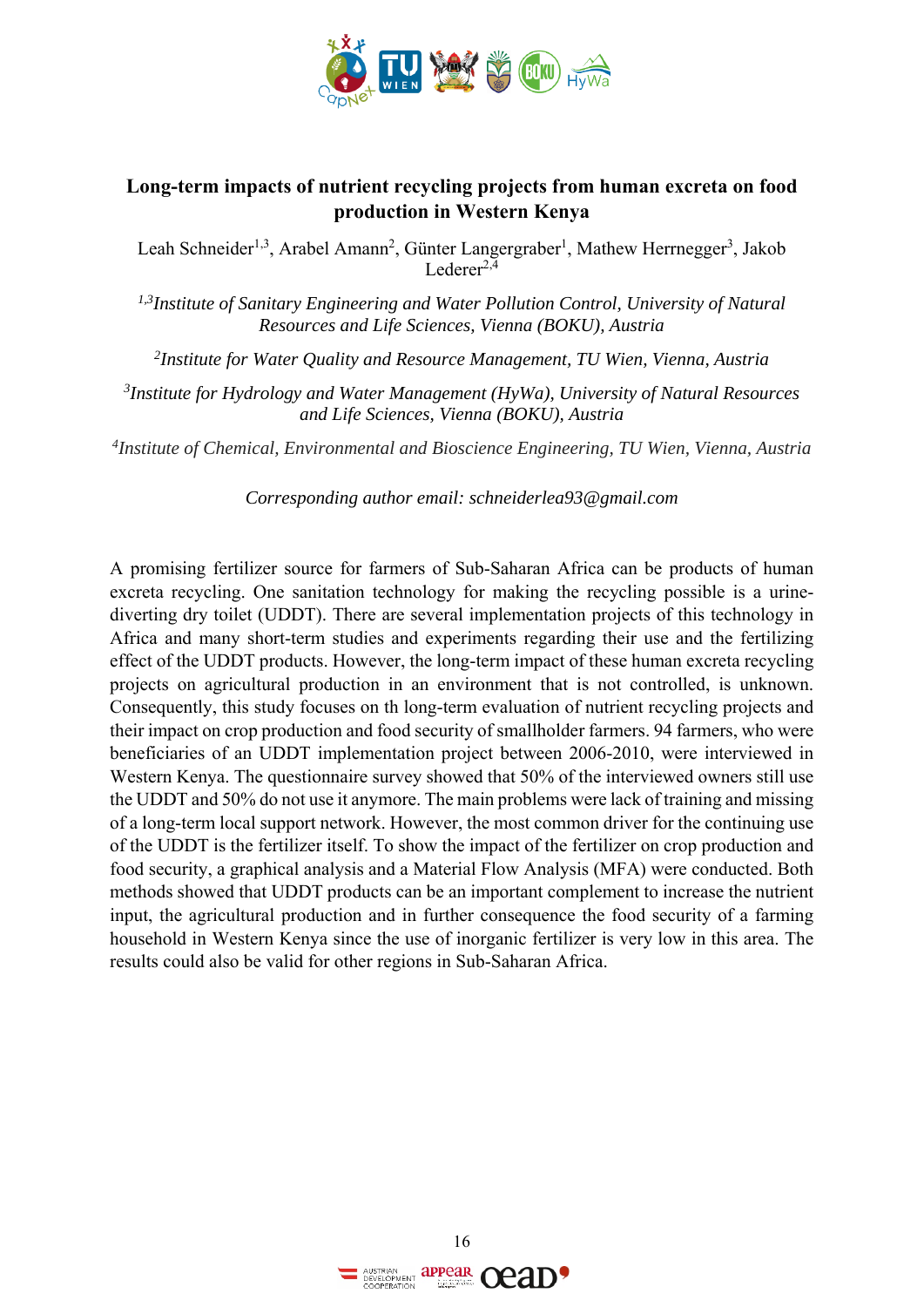

#### **Human excrement recycling to agriculture in Sub-Sahara-Africa**

Arabel Amann<sup>1</sup>, Jakob Lederer<sup>1,2</sup>

*1Institute for Water Quality and Resource Management, TU Wien, Vienna, Austria 2 Institute of Chemical, Environmental and Bioscience Engineering, TU Wien, Vienna, Austria* 

*Corresponding author email: aamann@iwag.tuwien.ac.at*

Agricultural productivity in Sub-Sahara-Africa is limited by high nutrient deficits in soils and a loss of biomass through soil erosion. Different initiatives in the region aim to address the problem of low nutrient inputs to agricultural soils by recycling nutrients from human excreta. Some technologies (e.g. urine-dry-diverting-toilets) require considerable monetary input while providing also adequate sanitation, others (e.g. urine collection in jerrycans) are comparatively cheap, but collect only part of human excrements. While the theoretical potential of human excreta recycling has been determined as substantial in recent studies, impacts of user behavior and the importance of these additional inputs for varying farming systems have not been studied so far.

This study therefore compares the theoretical and realistic potential of the mentioned technologies to decrease the soil nutrient deficit in 5 districts/counties (Bungoma & Busia County (K), Busia, Manafwa & Tororo District (U)) at the border of Uganda and Kenya.

The method of Material Flow Analysis (MFA) was chosen to (i) gather all nutrient flows in the 5 districts/counties that are associated with agricultural production and human excreta management (ii) determine the net-soil-nutrient-balance per ha of agricultural land for these districts and (iii) analyse the potential of different recycling scenarios for the improvement of the soil-nutrient-balances in these districts/counties.

Results reveal a relatively high potential of unused human excrements to reduce soil nutrient deficits in agricultural land in the 5 studied district/counties. The theoretic potential of unused human excrements to improve the soil nutrient balance lies around 90 – 120% for Nitrogen, 60 – 220% for Phosphorus and 30 – 60% for Potassium. Through accounting for the drawbacks of the analysed technologies, it can be shown that their realistic potential to recycle nutrients lies around  $50 - 65\%$  of the theoretic potential. Future steps in this work are to implement further results from the CapNex project improving the knowledge on soil-nutrient-balances in these districts and to do an economic evaluation of the impacts of excreta recycling on small-holder farmers.

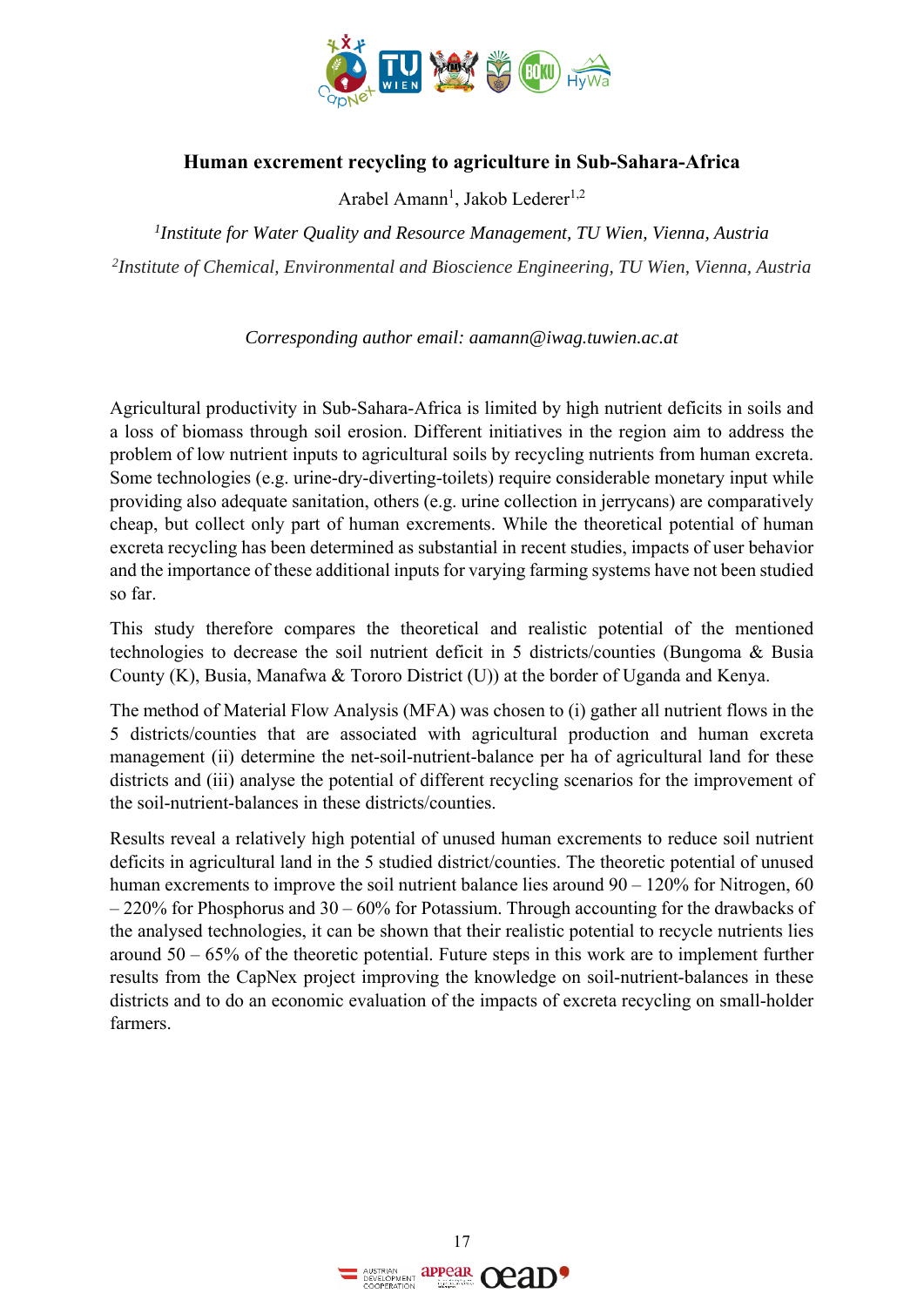

### **Assessment of a cattle manure vermicomposting system using Material Flow Analysis – A case study from Uganda**

Joseph Jjagwe1\*, *Allan John Komakech1, Jeninah Karungi2 , Arabel Amann3\*, Joshua Wanyama1, Jakob Lederer*3, 4

*1Department of Agricultural and Biosystems Engineering, College of Agricultural and Environmental Sciences, Makerere University, Kampala, Uganda* 

*2School of Agricultural Sciences, College of Agricultural and Environmental Sciences, Makerere University, Kampala, Uganda* 

*3Institute for Water Quality and Resource Management, TU Wien, Vienna, Austria* 

*4Institute of Chemical, Environmental and Bioscience Engineering, TU Wien, Vienna, Austria* 

*\*Authors to whom correspondence should be addressed.* 

Growth in cattle population is associated with increased manure generation whose current management in low-income countries is associated with health and environmental problems as well as low utilization rates. This trend can be reversed through promoting better manure management technologies. This study assessed vermicomposting as one of the technologies to manage organic wastes, using the case study of Uganda. A vermicomposting system using cattle manure and earthworms (*Eudrilus euginea*) was monitored for one year with harvesting of products (compost, earthworm biomass) after every three months. Vermicompost samples from the beginning of the experiment and after every harvest were analyzed for the following parameters: pH, ash content, volatile and total solids, nutrients N, P, K, and C. Emissions of CO2, CH4, NH3 and N2O were also measured. Material flow analysis was used to determine the flows and retention of nutrients within the system. Results showed that total solids, ash, N, P and K content significantly increased, while contents of volatile solids and C, as well as the pH, significantly decreased over time. Of the materials that entered the vermicomposting system, 46% went to vermicompost, 2% into earthworms, and 52% was lost to the atmosphere. Substance flow analysis showed that 30% of C went to vermicompost, 69% was emitted to the atmosphere and 2% ended up in earthworms while 75% of N was transferred to vermicompost, 7% went to earthworms and 18% escaped into the atmosphere. The cumulative emissions were 102 g CO<sub>2</sub> kg<sup>-1</sup> waste, 7.6 g CH<sub>4</sub> kg<sup>-1</sup> waste and 3.943 x 10<sup>-5</sup> g N<sub>2</sub>O kg<sup>-1</sup> waste on a dry basis, while NH<sub>3</sub> was not detected throughout the measurement time. Compared to other manure management methods, vermicomposting demonstrated good potential in conserving nutrients as well as reducing greenhouse gas emissions.

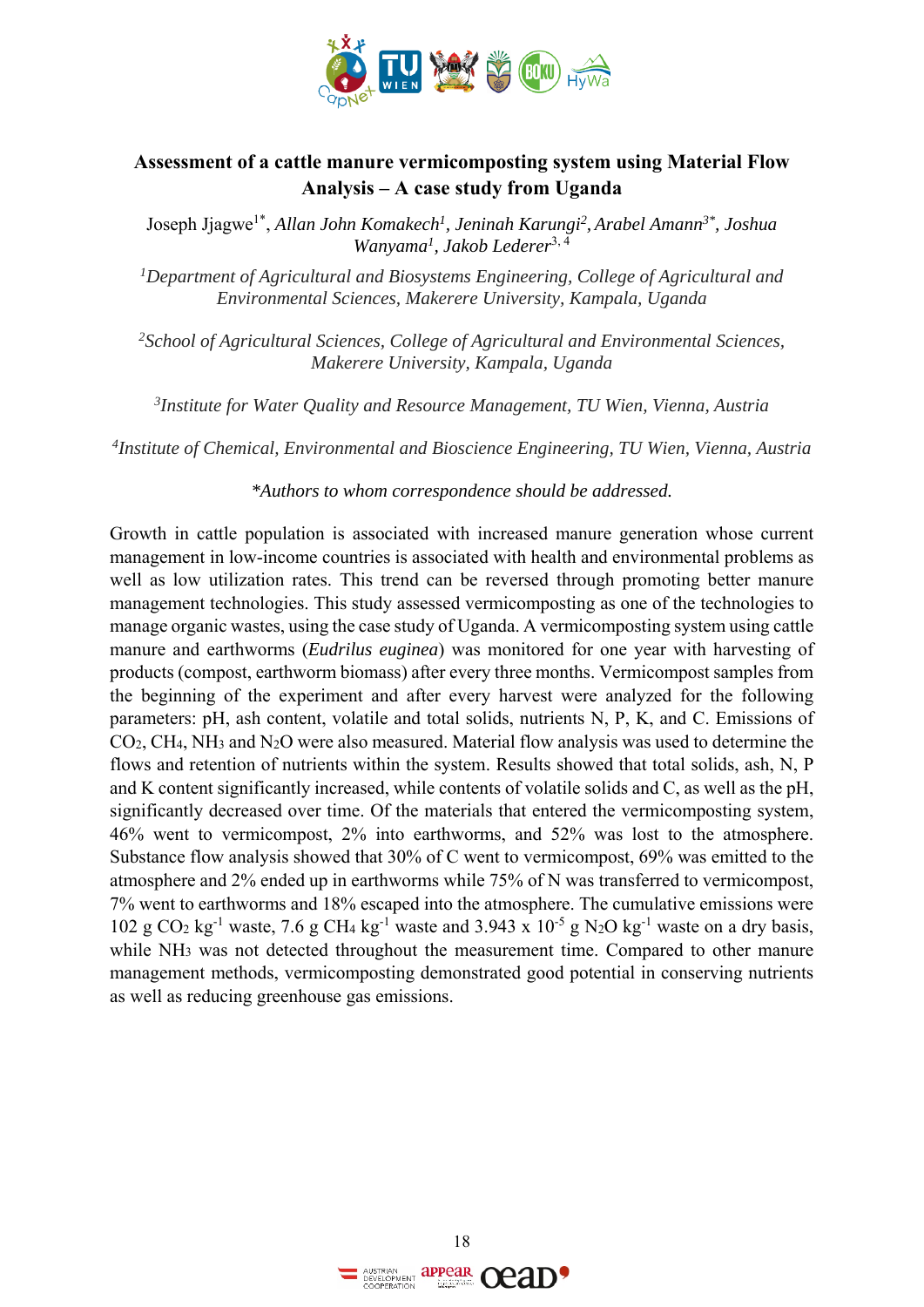

### **Comparative performance of organic fertilizers in Maize (***Zea Mays L.***) growth, yield, and economic results**

Joseph Jjagwe<sup>1\*</sup>, Keneth Chelimo<sup>1</sup>, Jeninah Karungi<sup>2</sup>, Allan John Komakech<sup>1</sup>, Jakob Lederer $3,4*$ 

*1Department of Agricultural and Biosystems Engineering, College of Agricultural and Environmental Sciences, Makerere University, Kampala, Uganda* 

*2School of Agricultural Sciences, College of Agricultural and Environmental Sciences, Makerere University, Kampala, Uganda* 

*3Institute for Water Quality and Resource Management, TU Wien, Vienna, Austria* 

*4Institute of Chemical, Environmental and Bioscience Engineering, TU Wien, Vienna, Austria* 

*\* Authors to whom correspondence should be addressed.* 

Maize is a major crop grown and consumed in Uganda and it requires a high fertilizer input. However, the existing inorganic fertilizers on market are often not affordable especially to small scale farmers resulting in decreased maize yields in the country. On the other hand, there is an abundance of unutilized animal manure which when treated can be used to increase maize yields. This study evaluated the response of maize to products of different cattle manure treatment methods as well as inorganic fertilizer. The treatments namely cattle manure stored under shade (T), cattle manure stored in open (M), cattle manure slurry digestate (S), vermicompost (V), and an inorganic fertilizer, DAP (D) were all applied in completely randomized block plots at an equal application rate of 50 kg N ha<sup>-1</sup> with four replications per treatment. Control plots (C) where no fertilizer was applied were also considered. The experiment was done for two planting seasons in 2018. Number of leaves, plant height, cob and grain yields were used to evaluate the performance of different fertilizer treatments. Economic assessment of all the six treatments was also carried out to determine the economic viability of applying these fertilizers on maize. Maize growth parameters and yields were all significantly increased (*p<0.05*) with an application of both organic and inorganic fertilizers when compared with the control. However, there was no significant difference  $(p>0.05)$  in the maize yields under the different fertilizer treatments. Vermicomposting was the most economically viable manure treatment method due to low operating costs and higher returns on investment that are supplemented with production of chicken fodder (earthworm biomass) and thus can be recommended to farmers for production of a fertilizer that increases maize yields with assurance of economic returns.

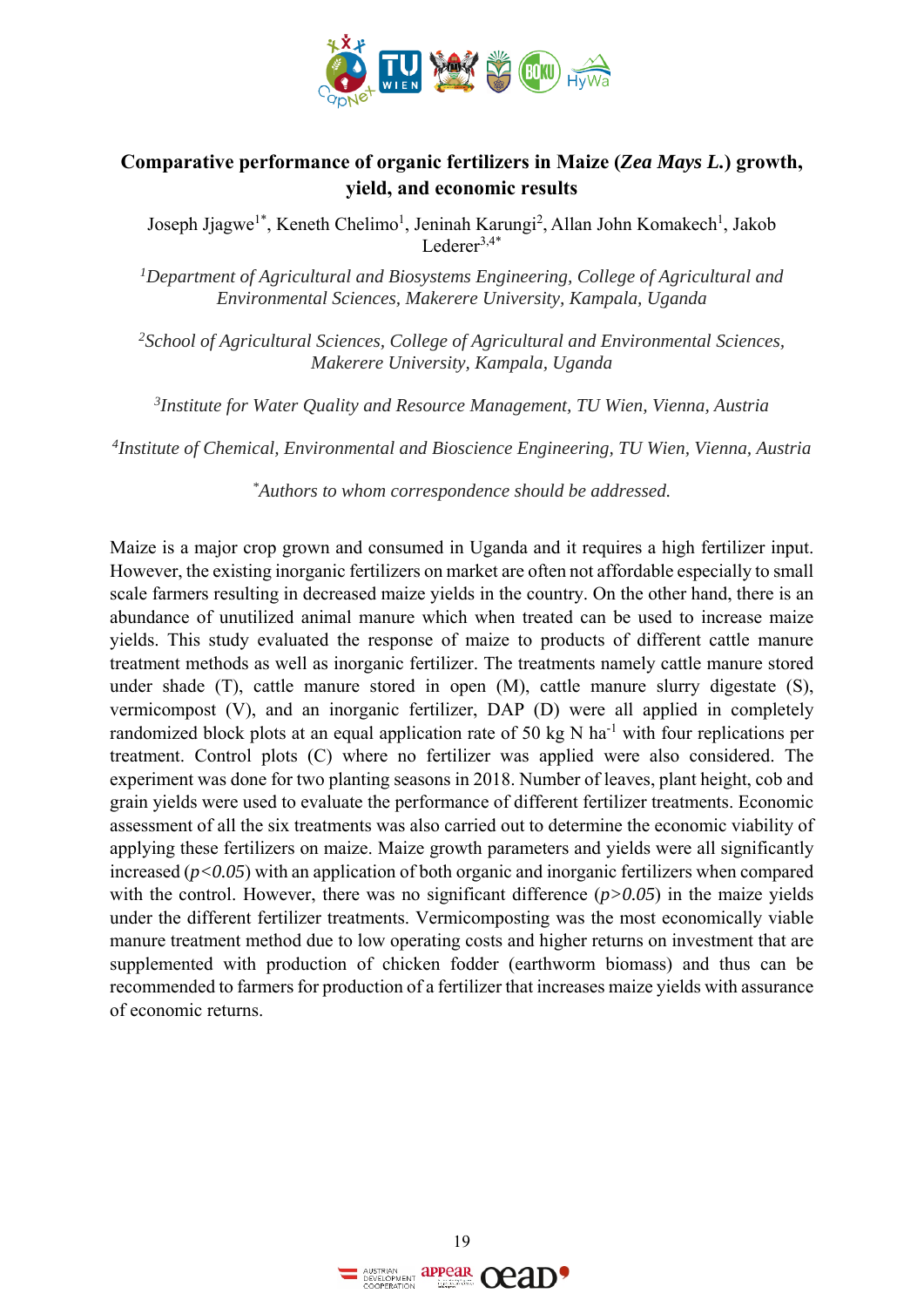

### **Earthworms (***Eudrilus Eugeniae***) as a potential protein source in poultry feeds**

Agnes Nalunga<sup>1</sup>, Allan John Komakech<sup>1</sup>, Henry Magala<sup>2</sup>, Joseph Jjagwe<sup>1</sup>, Jakob Lederer<sup>3</sup>

*1 Department of Agricultural and Biosystems Engineering, College of Agricultural and Environmental Sciences, Makerere University, Kampala, Uganda* 

*2Department of Agricultural Production, Makerere University, Kampala, Uganda* 

*3Institute for Water Quality and Resource Management, TU Wien, Vienna, Austria* 

*Corresponding author email: nalungaagnes9@gmail.com*

The increasing cost of animal protein sources in the poultry feeds has necessitated need for use of alternative protein sources. One such source is earthworm meal (EW), (*Eudrilus Eugeniae*). This study evaluated the effect of inclusion of EW meal in the diet of broilers on their growth performance, carcass traits and meat quality. Five feed rations were formulated using EW and these included T1 (0%EW), T2 (1%EW), T3 (3%EW), T4 (5%EW) and T5 (7%EW). A total of 150 day old chicks were randomly allocated to the five treatments, with three pens per treatment and 10 birds in each pen. At six weeks of age, 45 birds were randomly selected from the pens and their Body weight Gain (BWG), Average Daily Weight Gain (ADWG), Average Daily Feed Consumption (ADFC), weight of body organs and sensory attributes of the broiler meat were determined. The sensory attributes determined included chicken aroma, chewiness, juiciness, taste, tenderness and residue. The study showed that birds in T3 had the highest BWG (1.216 kg). The highest food consumption was in T1 while the least food consumption was in T5. The findings also showed that chicken taste and juiciness significantly ( $p<0.05$ ) improved with increasing inclusion of EW. However, the amount of residues increased with increasing EW inclusion ( $p<0.05$ ). There was no significant difference ( $p>0.05$ ) in the different treatments for chicken aroma, tenderness and chewiness. In conclusion, EW is a good alternative protein source and can replace fishmeal.

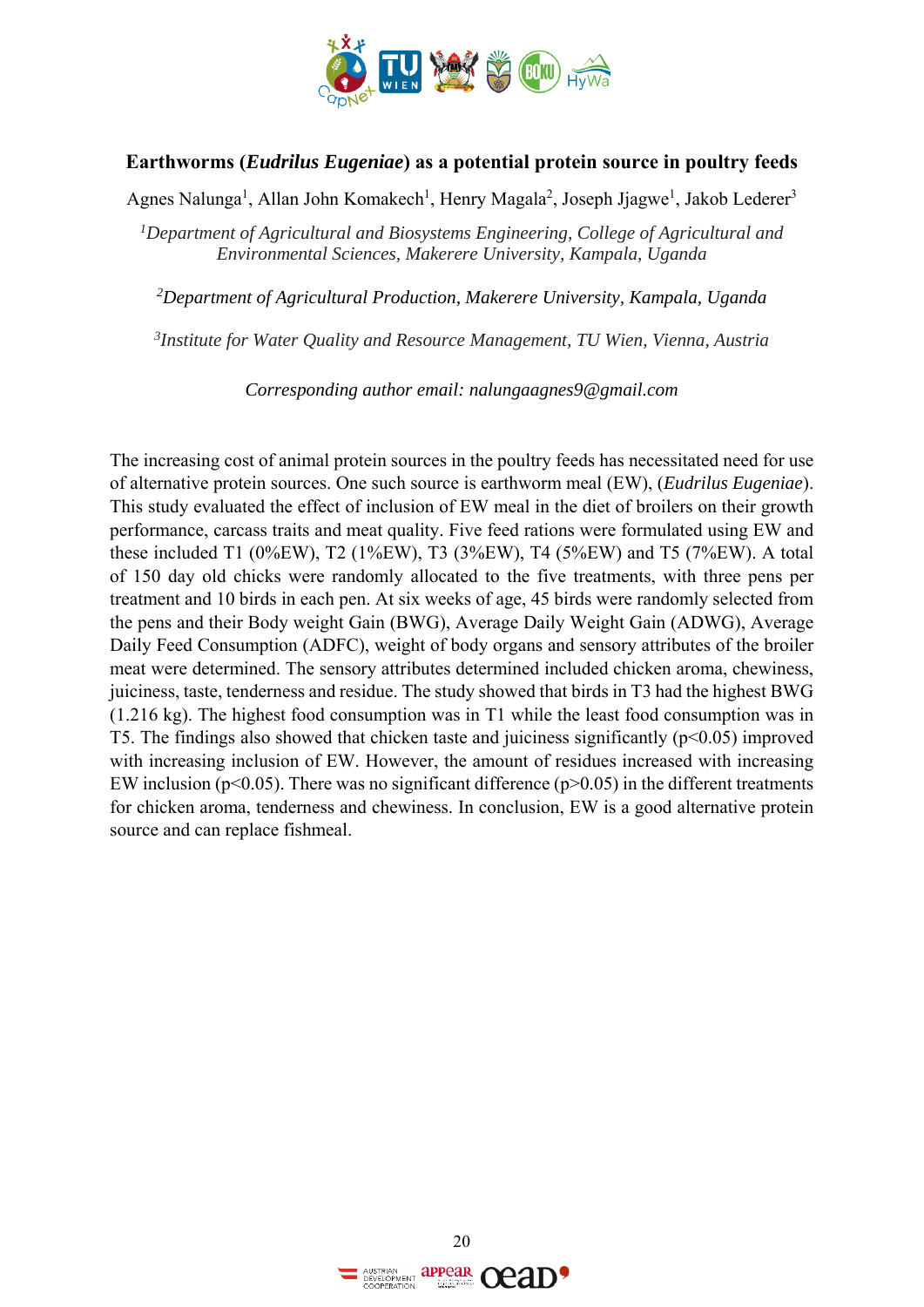

### **Performance assessment of cattle manure management technologies: A case of Sio-Malaba-Malakisi River Basin, Uganda**

Keneth Chelimo

BSc. Agricultural Engineering; REG NO.: 2016/HD02/104U

**Dissertation submitted to the Department of Agricultural and Bio-Systems Engineering in partial fulfilment of the requirements for the award of a master of science in agricultural engineering of Makerere University.** 

Most Ugandan households are engaged in agriculture with 58% in livestock farming. With up to 16 million Tropical Livestock Units (TLU), the manure generated is yet to be well managed to reduce associated environmental hazards such as greenhouse gas (GHG) emissions. Under shade manure storage (USMS), open manure storage (OMS) and bio-digester with under shade slurry storage (USSS) are some of the technologies used by farmers to manage manure however, their uptake is still low in Uganda. This study assessed these technologies from a technical, environmental and economic viewpoint to create awareness and develop recommendations for adoption. To determine the commonly practiced manure management technologies, a questionnaire survey was conducted in the study area Sio-Malaba-Malakisi River Basin (SMMRB). Experiments were set up to monitor losses of nutrients and gaseous emissions from the different technologies during three months period of manure storage. In addition, an economic assessment of the manure management technologies was performed using net present value, benefit-cost ratio and internal rate of return techniques. The study established that about 34% of cattle farmers in SMMRB practiced open dumping, 1.2% used it as feedstock for bio-digester, 1.2% burnt it while 63.6% stored manure either in open OMS or in USMS. For the farmers who stored manure, the majority practiced OMS (89.4%) while 9.6% and 1% practiced USMS and storage in sacks respectively. Results revealed that, bio-digester and USSS retained 52.9% (w.b) of the original mass of fresh manure while OMS and USMS respectively retained 46.2% (w.b) and 34.4% (w.b) of the initial mass. For nutrient retention, bio-digester and USSS retained the highest TN and TC of 67.5% and 61.8% respectively followed by USMS (59.8% and 56.8%) and lastly OMS (47.8% and 45.4%). Conversely, biodigester and USSS retained the least TP and TK of 65.1% and 40.8% respectively followed by OMS (98.0% and 46.5%) and finally USMS (99.8% and 99.2%). Environmental performance showed that OMS had the least emission of CH<sub>4</sub> at 0.09% with emission factor of 1.43 g GHG  $kg^{-1}$  waste while USSS and USMS respectively had 0.11% and 1.96 g GHG kg<sup>-1</sup> waste, and 0.13% and 2.15 g GHG kg-1 waste. Similarly, OMS and USSS had least emissions and emission factors for NH<sub>3</sub> (0.13 ppm and 0.0002 g kg<sup>-1</sup> waste) compared to 0.83 ppm and 0.0015 g kg<sup>-1</sup> waste for USMS. Economic analysis suggested that at Bank of Uganda interest rate (13.9%), OMS had the highest NPV (UGX. 2,463,880) while USMS and bio-digester with USSS had UGX. 466,027 and UGX. 1,503,760 respectively. At the same interest rate, the respective B/C of the three technologies were 28.38, 2.12 and 1.22. However, at 24% interest rate, NPV and B/C of bio-digester with USSS were least at UGX. -1,745,769 and 0.75 respectively compared to the other technologies. The IRRs were respectively 426%, 32% and 18% for OMS, USMS and bio-digester with USSS. At Bank of Uganda interest rate, all the technologies had B/C and IRR values above threshold (1 and 11% respectively) signifying their feasibility. In general, bio-digester and USSS retained more mass, TN and TC, was environmentally friendly as well as economically viable for manure management compared to OMS and USMS.